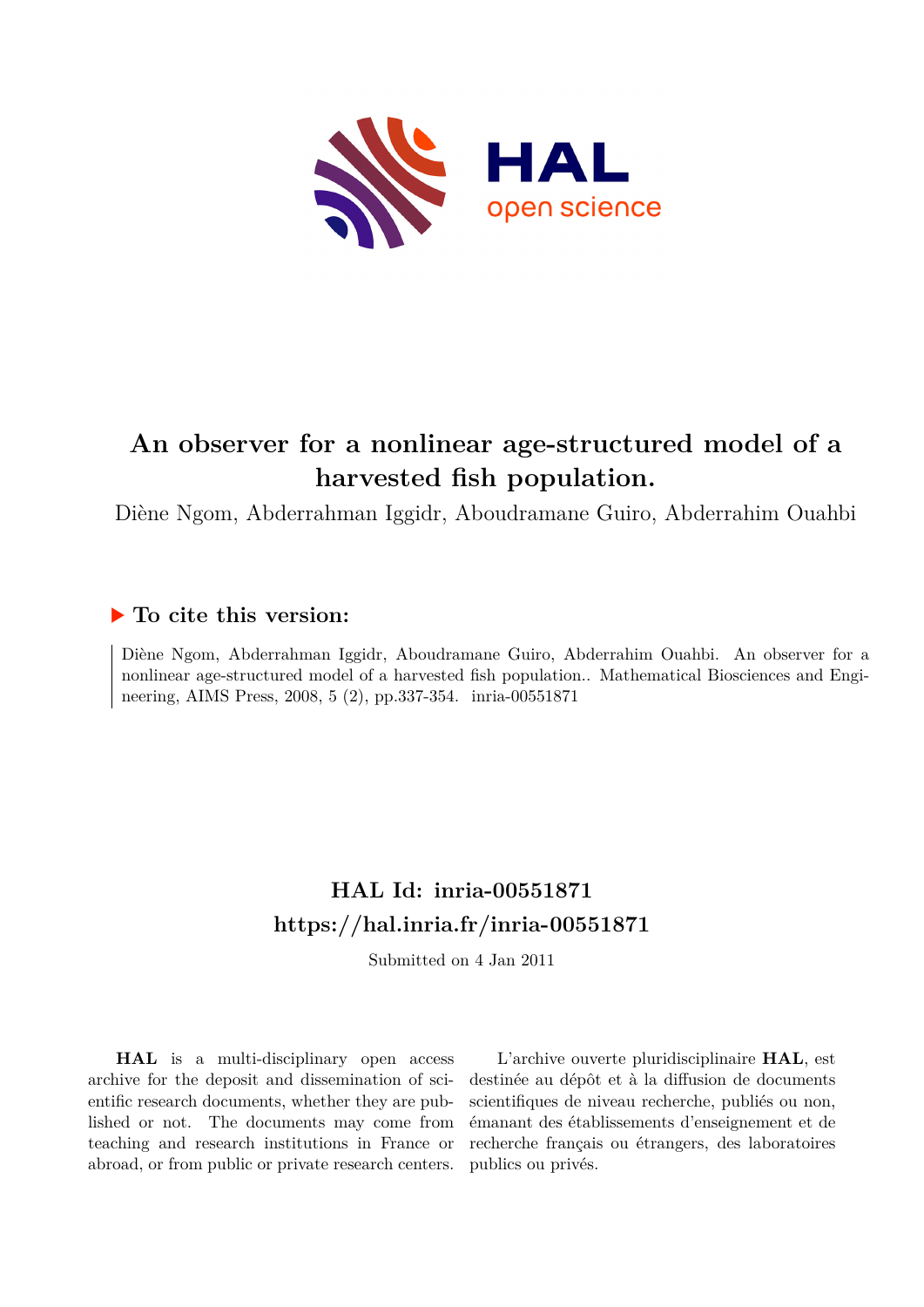MATHEMATICAL BIOSCIENCES http://www.mbejournal.org/ AND ENGINEERING Volume 5, Number 2, April 2008 pp. 337–354

### AN OBSERVER FOR A NONLINEAR AGE-STRUCTURED MODEL OF A HARVESTED FISH POPULATION

### DIÈNE NGOM

Laboratoire d'Analyse Numérique et d'Informatique (LANI) UFR de Sciences Appliquées et de Technologie. Université Gaston Berger. B.P. 234 Saint-Louis, Sénégal

Abderrahman Iggidr

INRIA-Lorraine and University Paul Verlaine-Metz LMAM-CNRS UMR 7122, ISGMP Bat. A, Ile du Saulcy 57045 Metz Cedex 01, France

#### Aboudramane Guiro

Laboratoire d'Analyse Mathématique des Equations (LAME) Faculté des Sciences et Techniques. Université de Ouagadougou B.P. 7021 Ouagadougou, Burkina Faso

Abderrahim Ouahbi

ISTA/ZI B.P 399, Settat, Maroc

(Communicated by Ulrike Freudel)

ABSTRACT. We consider an age-structured model of a harvested population. This model is a discrete-time system that includes a nonlinear stock-recruitment relationship. Our purpose is to estimate the stock state. To achieve this goal, we built an observer, which is an auxiliary system that uses the total number of fish caught over each season and gives a dynamical estimation of the number of fish by age class. We analyse the convergence of the observer and we show that the error estimation tends to zero with exponential speed if a condition on the fishing effort is satisfied. Moreover the constructed observer (dynamical estimator) does not depend on the poorly understood stock-recruitment relationship. This study shows how some tools from nonlinear control theory can help to deal with the state estimation problem in the field of renewable resource management.

1. Introduction. The problem of natural stock management has received great attention during the last decades. Developers of management policies in the exploitation of renewable resource stocks need to have a good estimate of the available resource. Current mathematical models together with computer simulations are useful in describing the evolution of complex systems. One of the important problems in control theory is to reconcile the available data with the used mathematical model. This problem is known as the observability problem, and it is

<sup>2000</sup> Mathematics Subject Classification. Primary: 34D23, 92D25, 93B07, 93C10, 93C41; Secondary: 93B50.

Key words and phrases. discrete time system, age structured population models, estimation, harvested fish population, observers.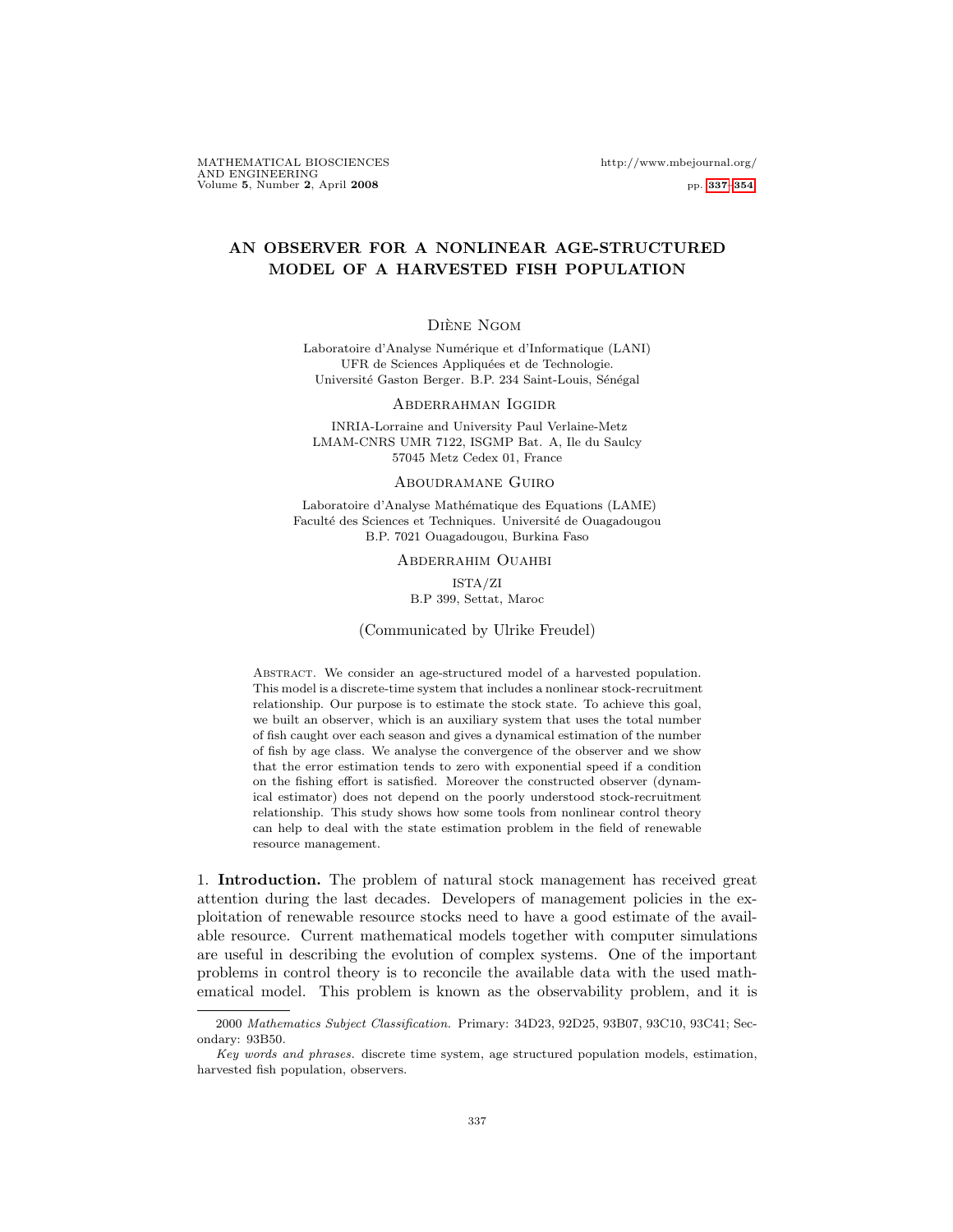related to the construction of "observers"(called some times software sensors) for dynamical systems. In this paper, we show how to apply this theory to address the stock estimation problem for an exploited fish population. The biological model we use is the standard fisheries age-structured model (see for instance [8, 7, 16]):

$$
\begin{cases}\n x_1(k+1) = f\left(\sum_{i=1}^n b_i x_i(k)\right) \\
 x_2(k+1) = x_1(k)e^{-M_1 - q_1 \tau E(k)} \\
 \vdots \\
 x_{n-1}(k+1) = x_{n-2}(k)e^{-M_{n-2} - q_{n-2} \tau E(k)} \\
 x_n(k+1) = x_{n-1}(k)e^{-M_{n-1} - q_{n-1} \tau E(k)} + x_n(k)e^{-M_n - q_n \tau E(k)}\n\end{cases}
$$
\n(1)

where

- $n$  is the number of age-classes,
- $x_i(k)$  is the number of individuals in the *i*th class at time k,
- $b_i$  is the fecundity rate of class i,
- $M_i$  is the natural mortality rate of class i,
- $q_i$  is the catchability coefficient of individuals of the *i*th class,
- $E(k)$  is the fishing effort at time k,
- $\tau$  is the length of harvesting season,
- $f$  is the stock-recruitment function.

We suppose that the number of fish harvested over each period  $[k, k+1]$  is available for measurement. This number can be expressed as follows (see [7] pp. 146-148, for instance):

$$
y(k) = \sum_{i=1}^{n} \frac{q_i \tau E(k)}{q_i \tau E(k) + M_i} \left( 1 - e^{-M_i - q_i \tau E(k)} \right) x_i(k).
$$
 (2)

The goal of this paper is to give a simple tool that would allow us to give a dynamical estimation of the state  $(x_1(k), \ldots, x_n(k))$  of the stock using the available information which is the value of the captures. To achieve this goal we shall build an observer for system (1).

To fix the ideas let us take a peculiar three-dimensional numerical example of model (1) with the depensatory stock-recruitment function  $f(x_0) = \frac{x_0^2}{1 + \beta x_0^2}$ :

$$
\begin{cases}\nx_1(k+1) = f\left(\sum_{i=1}^3 b_i x_i(k)\right) = \frac{(\sum_{i=1}^3 b_i x_i(k))^2}{1 + \beta(\sum_{i=1}^3 b_i x_i(k))^2}, \\
x_2(k+1) = x_1(k)e^{-M_1 - q_1 \tau E(k)}, \\
x_3(k+1) = x_2(k)e^{-M_2 - q_2 \tau E(k)} + x_3(k)e^{-M_3 - q_3 \tau E(k)}\n\end{cases}
$$
\n(3)

with the following parameters:

| Depensation recruitment function parameter $\beta = 0.6$ |                          |
|----------------------------------------------------------|--------------------------|
| Fecundity parameters                                     | $b=[2 \ 3 \ 3],$         |
| Catchability coefficients                                | $q = [0.12 \ 0.24 \ 1],$ |
| Natural mortality rates                                  | $M = [0.8 \ 0.8 \ 0.8],$ |
| Length of harvesting season                              | $\tau=1$ ,               |
| Fishing effort                                           | $E(k) = 10.$             |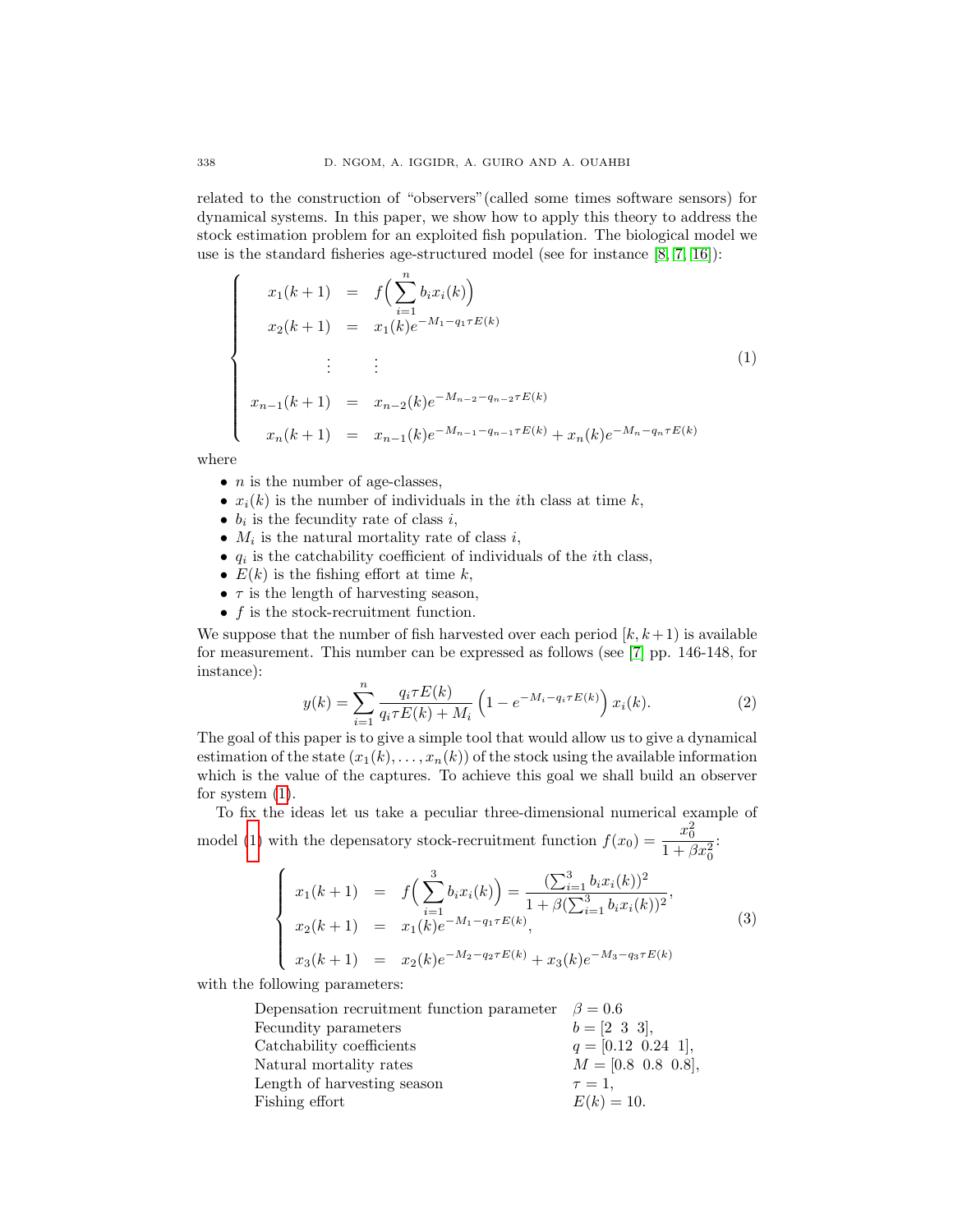The variables  $x_i(k)$  give the number in millions of individuals of the class i at time k. If we can measure the state of (3) at some time  $k_0$ , then the equation (3) allow us to compute the values of  $x_1(k)$ ,  $x_2(k)$  and  $x_3(k)$  for all time  $k \geq k_0$ . Suppose, for instance, that the real state of the stock at time  $k = 0$  is known and it is given by  $x_1(0) = 0.181$ ,  $x_2(0) = 0.021$  and  $x_3(0) = 0.015$  (in millions of individuals); then by (3), the state of the stock will be (for instance) at time  $k = 19$ :

$$
x_1(19) = 27.1 \times 10^{-3}
$$
,  $x_2(19) = 8.37 \times 10^{-3}$ , and  $x_3(19) = 0.55 \times 10^{-3}$ .

It can moreover be shown that the above initial condition leads to the extinction of the considered population; that is,  $x_i(k)$  tends toward zero as time k tends toward infinity. In practice, the stock will vanish as soon as  $k$  becomes larger than 20. However, in practice we do not have access to the values of  $x_1(0), x_2(0)$  and  $x_3(0)$ . All we can measure is the output of the system. Here it is the value of the captures defined by equation (2). For (3) associated to the above parameters values, its expression is given by:

$$
y(k) = 0.518799 x1(k) + 0.719428 x2(k) + 0.925907 x3(k).
$$

Therefore, at time  $k = 0$  we know only that  $y(0) = 0.122899$ . This value of the output corresponds to the real unknown initial condition, but it also corresponds to the following possible values:  $\bar{x}_1(0) = 0.16$ ,  $\bar{x}_2(0) = 0.05$ ,  $\bar{x}_3(0) = 0.0042336$ , since  $0.518799 \times 0.16 + 0.719428 \times 0.05 + 0.925907 \times 0.0042336 = 0.122899$ . Hence, one can take  $(\bar{x}_1(0), \bar{x}_2(0), \bar{x}_3(0))$  as an initial condition for system (3), and in this case the state of the stock will be at time  $k = 19$ :

$$
\bar{x}_1(19) = 1474 \times 10^{-3}, \ \bar{x}_2(19) = 199 \times 10^{-3}, \ \text{and} \ \bar{x}_3(19) = 8.13 \times 10^{-3}.
$$

These values are different from the values obtained for the real initial condition. Moreover, the simulations show that the solution of (3) corresponding to the initial condition  $(\bar{x}_1(0), \bar{x}_2(0), \bar{x}_3(0))$  will converge to a positive steady state whose coordinates are  $(1.474, 0.199, 0.008)$ , while the real state will tend toward  $(0, 0, 0)$ . To summarize, the dynamical model (3) does not suffice to compute the value of the state at a given time  $k$  nor to predict the behavior of the system, because one needs to know the value of the real initial condition, which is unavailable for measurement. To overcome this difficulty we shall use a tool from control theory called an observer. That is, we shall construct another dynamical system whose state  $\hat{\mathbf{x}}$  will provide an estimate of the real unmeasured state of the considered model, and this will be true regardless of the observer's initial condition: we need not care about the choice of the initial condition of the observer. For (3), the state of the observer will converge rapidly to the real state of the system (issued from the supposed real initial condition  $\mathbf{x}(0) = (0.181, 0.021, 0.015)$ , even if we take as an initial condition for the observer the false one  $\bar{x}(0) = (0.16, 0.05, 0.0042336)$ . This is shown in Table 1, which compares the values obtained at different times by system (3) initialized respectively at the true initial condition  $\mathbf{x}(0)$  and at the false one  $\bar{\mathbf{x}}(0)$ , as well as the values obtained by the observer also initialized at the false initial condition  $\bar{x}(0)$ . For lack of space we only give the values of the first component, but the same observations are valid for the second and the third component of the state. It can be seen that the values provided by the observer are practically equal to the values of the real state as soon as time  $k$  becomes larger than 3. The simulations summarized in the table below have been done with SCILAB.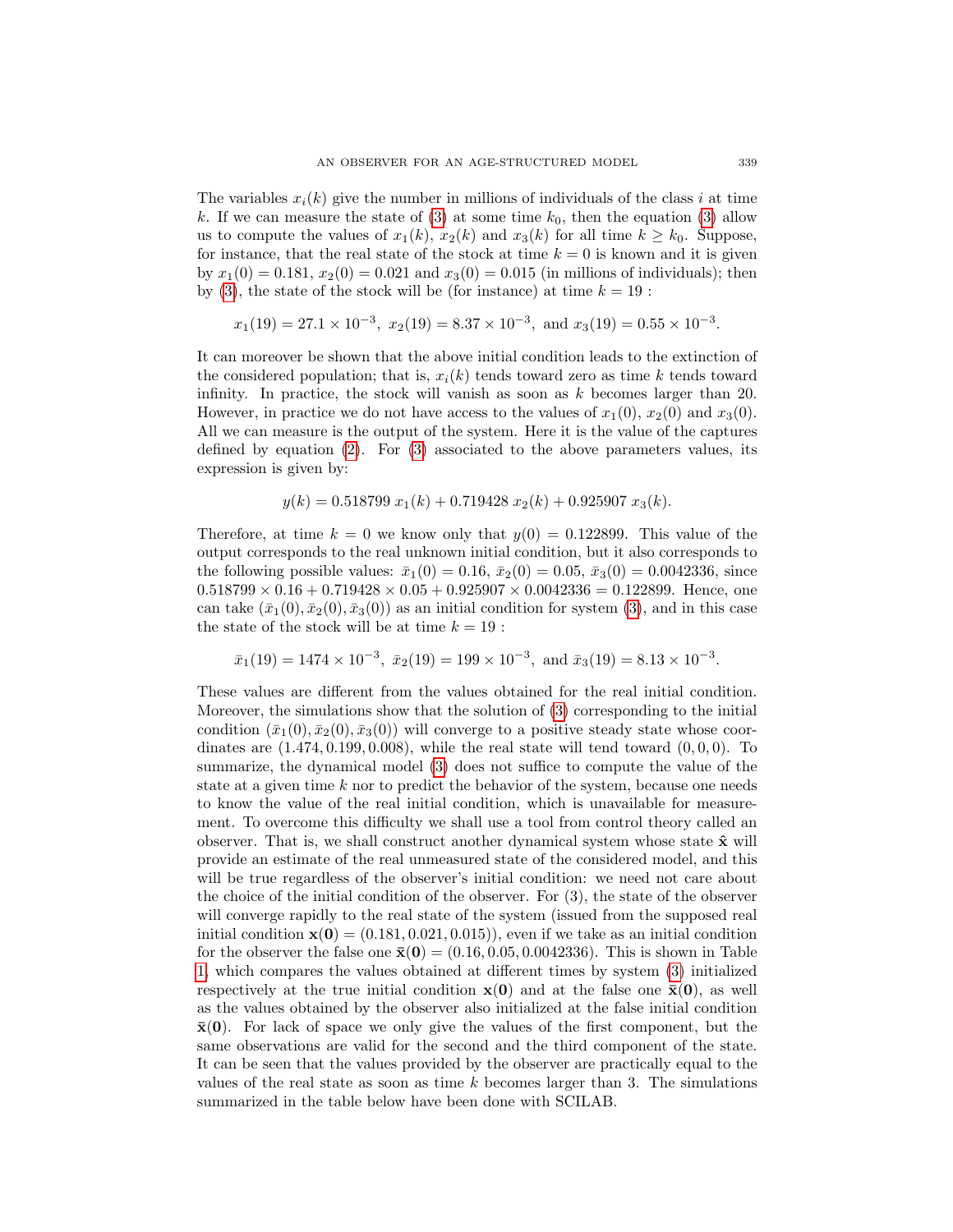| k  | $\times 10^3$<br>$x_1(k)$ | $\times 10^3$<br>$\bar{x}_1(k)$ | $\times 10^3$<br>$\hat{x}_1(k)$ |
|----|---------------------------|---------------------------------|---------------------------------|
| 0  | 181.0000                  | 160.0000                        | 160.0000                        |
| 1  | 195.0483                  | 204.4220                        | 196.8801                        |
| 2  | 192.2349                  | 202.3581                        | 192.0978                        |
| 3  | 192.6023                  | 210.1368                        | 192.6010                        |
| 4  | 192.4746                  | 221.8007                        | 192.4745                        |
| 10 | 189.0404                  | 990.8104                        | 189.0404                        |
| 15 | 152.3006                  | 1471.1720                       | 152.3006                        |
| 17 | 99.0640                   | 1473.7021                       | 99.0640                         |
| 19 | 27.1224                   | 1473.9699                       | 27.1224                         |
| 20 | 6.5337                    | 1473.9912                       | 6.5337                          |
| 21 | 0.6299                    | 1473.9981                       | 0.6299                          |
| 24 | 0.0000                    | 1474.0014                       | 0.0000                          |

TABLE 1. Simulation values for system  $(3)$ .

Now we briefly recall the definition of an observer in control theory. Suppose that the dynamical evolution of some phenomena is modelled by the following system:

$$
\begin{cases} \mathbf{x}(\mathbf{k} + \mathbf{1}) = \mathbf{G}(\mathbf{x}(\mathbf{k}), \mathbf{u}(\mathbf{k})) \\ \mathbf{y}(\mathbf{k}) = \mathcal{O}(\mathbf{x}(\mathbf{k}), \mathbf{u}(\mathbf{k})) \end{cases} (4)
$$

where  $\mathbf{x}(\mathbf{k}) \in \mathbb{R}^n$  is the state of the system at time k, and  $\mathbf{u}(\mathbf{k}) \in U \subset \mathbb{R}^m$  is the input or the control. We usually do not have access to the whole state: we can observe or measure only a part (or some function) of the actual state of the system. Therefore we introduce another variable,  $y(k) \in \mathbb{R}^q$ , which is called the measurable output of the system. For instance, the state of the fishery model (1) is given by the number of fish in each class, the control is the fishing effort  $E$  or the fishing mortality  $q_iE$ , and the measurable output corresponds to the captures. The expression of the function  $\mathcal O$  is given by (2).

An observer for the the system (4) is a dynamical system whose inputs are the inputs and outputs of the system (4), which produces an estimate  $\hat{\mathbf{x}}(\mathbf{k})$  of the state  $\mathbf{x}(\mathbf{k})$  such that the estimation error  $\mathbf{x}(\mathbf{k}) - \hat{\mathbf{x}}(\mathbf{k})$  tends to zero as time k goes to infinity and must remain small if it starts small (see [23],[9]). The observer will be said to be an exponential observer if there exists  $\rho < 1$  such that, for all  $k \geq 0$  and if for all initial conditions  $(\mathbf{x}(0), \hat{\mathbf{x}}(0))$ , one has

$$
\mid \hat{\mathbf{x}}(\mathbf{k}) - \mathbf{x}(\mathbf{k}) \mid \leq \rho^k \mid \hat{\mathbf{x}}(\mathbf{0}) - \mathbf{x}(\mathbf{0}) \mid.
$$

For linear systems

$$
\begin{cases}\n\mathbf{x}(k+1) = \mathbf{A}\mathbf{x}(k) + \mathbf{B}\mathbf{u}(k), \\
\mathbf{y}(k) = \mathbf{C}\mathbf{x}(k), \\
\mathbf{x}(k) \in \mathbb{R}^n, \mathbf{u}(k) \in \mathbb{R}^m, \mathbf{y}(k) \in \mathbb{R}^p, \\
\mathbf{A} \text{ is a } n \times n \text{ square matrix }, \mathbf{B} \text{ is a } m \times n \text{ matrix and } \mathbf{C} \text{ is a } p \times n \text{ matrix},\n\end{cases}
$$
\n(5)

the observer design has been completely solved by the Luenberger observer [15] which is simply given by

$$
\hat{\mathbf{x}}(\mathbf{k+1}) = \mathbf{A}\hat{\mathbf{x}}(\mathbf{k}) + \mathbf{B}\mathbf{u}(\mathbf{k}) + \mathbf{K}(\mathbf{y}(\mathbf{k}) - \mathbf{C}\hat{\mathbf{x}}(\mathbf{k})).
$$

The Luenberger observer converges; that is,  $|\hat{\mathbf{x}}(\mathbf{k}) - \mathbf{x}(\mathbf{k})|$  tends to zero exponentially if it is possible to find a matrix  $\bf{K}$  in such a way that the eigenvalues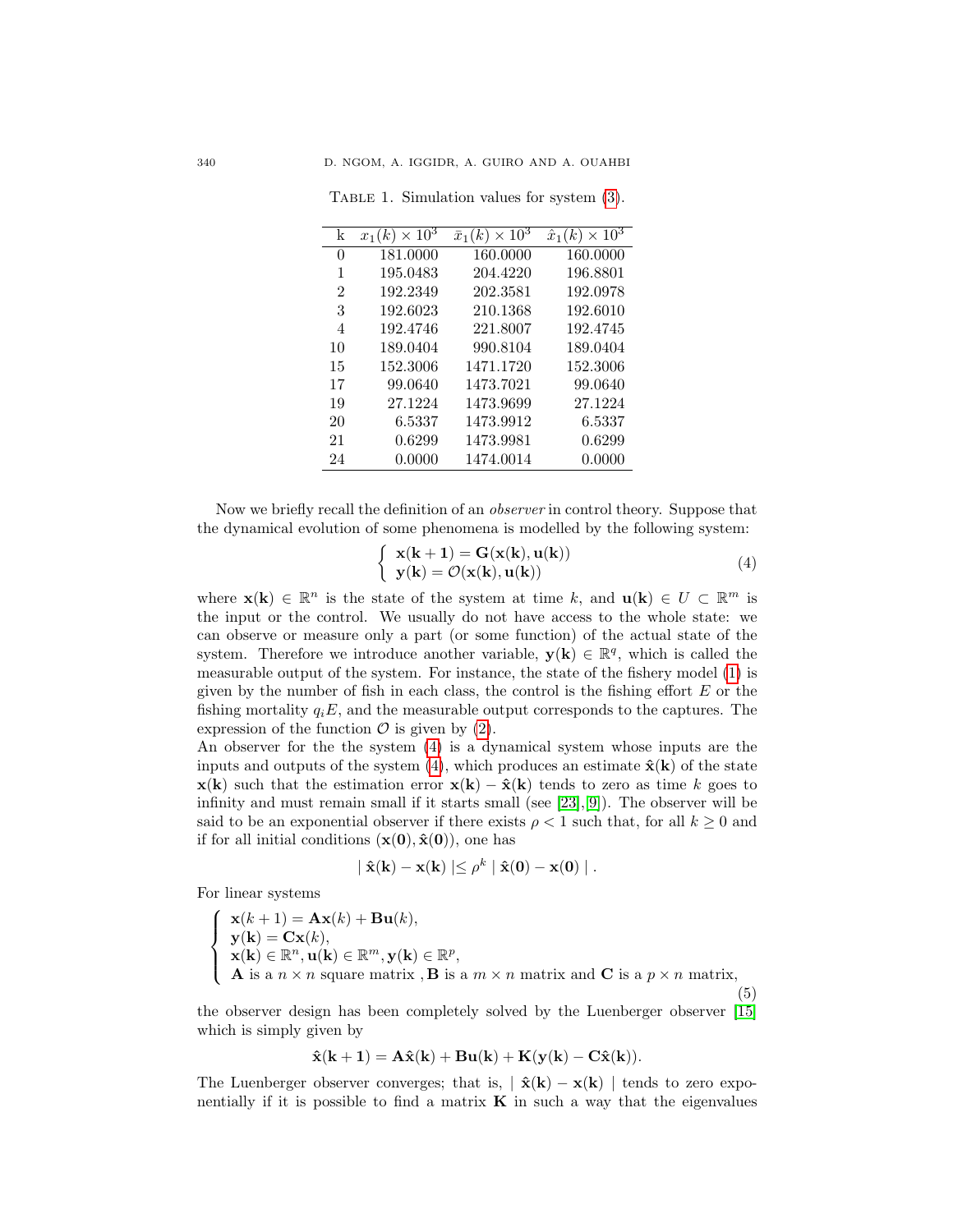of the matrix A−KC are all with modulus less than one. It has been proved that such a matrix  $\bf{K}$  exists if the pair  $(\bf{C}, \bf{A})$  is observable or at least detectable. The system (5) (or the pair  $(C, A)$ ) is observable if any two distinct initial conditions produce two distinct outputs; that is,  $\mathbf{x}(0) \neq \bar{\mathbf{x}}(0) \implies \mathbf{C}\mathbf{x}(k) \neq \bar{\mathbf{C}}\bar{\mathbf{x}}(k)$ , where  $\mathbf{x}(\mathbf{k})$  (respectively  $\bar{\mathbf{x}}(\mathbf{k})$ ) is the solution of system (5) emanating from the initial condition  $\mathbf{x}(0)$  (respectively from  $\bar{\mathbf{x}}(0)$ ). This is equivalent to the following:  $\mathbf{C}\mathbf{x}(\mathbf{k}) \equiv 0 \Longrightarrow \mathbf{x}(\mathbf{k}) \equiv \mathbf{0}$ . The pair  $(\mathbf{C}, \mathbf{A})$  is detectable if the following holds :  $Cx(k) \equiv 0 \Longrightarrow \lim_{k \to +\infty} x(k) = 0$ . A simple algebraic criterion allows one to check whether a pair of matrices  $(C, A)$  is observable. The pair  $(C, A)$  is observable if and only if the matrix

$$
O_{(\mathbf{C}, \mathbf{A})} = \left(\begin{array}{c} \mathbf{C} \\ \mathbf{C} \mathbf{A} \\ \mathbf{C} \mathbf{A}^2 \\ \vdots \\ \mathbf{C} \mathbf{A}^{n-1} \end{array}\right)
$$

is of rank n. In this case, we say that the system  $(5)$  or the pair  $(C, A)$  satisfies the Kalman rank condition for observability [23]. When the pair  $(C, A)$  (or the linear system (5)) is not observable (i.e., rank  $\mathbf{O}_{(\mathbf{C},\mathbf{A})}=r \langle n \rangle$ , then there exists an invertible matrix **P** such that  $\mathbf{PAP^{-1}} = \begin{pmatrix} \mathbf{A_{11}} & \mathbf{0} \\ \mathbf{A_{21}} & \mathbf{A_{22}} \end{pmatrix}$ , and  $\mathbf{CP^{-1}} = \begin{pmatrix} \mathbf{C_1} & \mathbf{0} \end{pmatrix}$ , where  $A_{11}$  is a  $r \times r$  matrix,  $C_1$  is a  $p \times r$  matrix, and the pair  $(C_1, A_{11})$  is observable. The pair  $(C, A)$  is detectable if all the eigenvalues  $\lambda_i$  of the matrix  $A_{22}$ satisfy  $|\lambda_i| < 1$ .

For nonlinear systems, there is unfortunately no "universal"solution. The observer design problem for nonlinear systems is still a very active research area in control theory. Several methods have been developed for some classes of systems, especially for continuous-time systems  $[13, 14, 18, 12, 25, 6]$ . This is not an exhaustive list, because the literature on the subject is extensive (339 references in MathScinet). Some applications of nonlinear observers to continuous biological models have been done (see, for instance,  $[1, 6, 5]$ ). However there are fewer results concerning nonlinear discrete-time systems. Among them, one can mention [3, 22, 17, 11, 24, 4]. Most of the available results are local (the observer converges only for small initial error) or involve the solvability of some nonlinear functional equations. Moreover these results assume that the function G modeling the dynamics of the system is completely and precisely known. Here we are interested in the design of a global observer for the fishery system (1), which exhibits an additional difficulty because the recruitment function  $f$  is poorly known. Many mathematical expressions have been proposed for the stock-recruitment relationship in the literature. The widely-used recruitment functions [7, 2, 16, 20, 21] are  $(\alpha, \beta \text{ and } \gamma \text{ are }$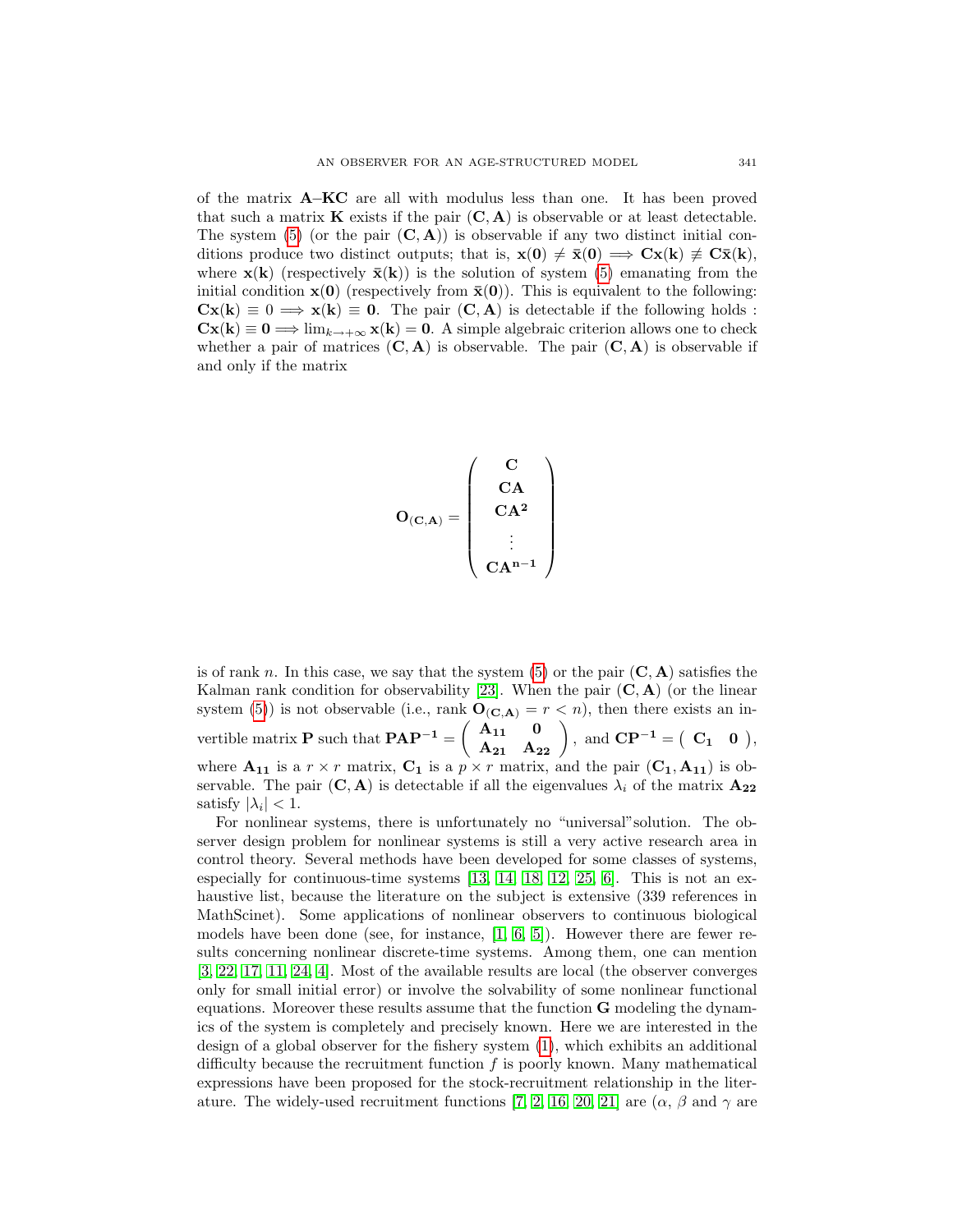positive parameters) as follows:

$$
Beverton and Holt \t f(x_0) = \alpha x_0/(1 + \beta x_0) ;
$$
  
\n
$$
Ricker \t f(x_0) = \alpha x_0 e^{-\beta x_0} ;
$$
  
\n
$$
Powerfunction \t f(x_0) = \alpha x_0^{1-\beta} ;
$$
  
\n
$$
Shepherd \t f(x_0) = \alpha x_0/(1 + \beta x_0^c) , (c > 0).
$$
  
\n
$$
Deriso-Schnute \t f(x_0) = \alpha x_0 (1 - \beta x_0)^{1/\gamma} ;
$$
  
\n
$$
Saila - Lorda \t f(x_0) = \alpha x_0^{\gamma} e^{-\beta x_0} .
$$

Here  $x_0 = \sum_{i=1}^n b_i x_i$  represents the number of newborns.

Therefore, to use model (1) to estimate the stock for a given population or to use it for fisheries management, one must choose the appropriate recruitment function. This is not an easy task because criteria for making the "good"choice are not generally available. Here we shall build an estimator (observer) which is independent of the recruitment function  $f$ . The observer we built will actually work even in the case where the stock-recruitment relationship is stochastical. More precisely, the observer will give a dynamical estimate  $\hat{\mathbf{x}}(\mathbf{k})$  of the state  $\mathbf{x}(\mathbf{k})$  of the model  $(1)$  without using the recruitment function f. The convergence of the observer will be guaranteed if the minimal value of the fishing effort is larger than some positive constant. Previous tentatives to solve this problem have been done in [10] for  $n = 3$  (three age classes) and for n age classes in [19]. However the P constructions made in [10] and [19] were done with the following output  $y(k) = \sum_{i=1}^{n} x_i(k) e^{-M_i} (1 - e^{-q_i \tau E(k)})$ , which was assumed to be the number of harvested fish. Unfortunately, this is not correct. Moreover, our sufficient condition for the convergence of the observer is weaker than that of [19].

2. Stock estimation with an observer. Our aim is to propose an observer for system (1) considered with the output given by equation (2). To this end we introduce the following notations:

$$
E_{min} \le E(k) \le E_{max} \quad \forall k \ge 0,
$$

$$
q_{min} \le q_i \le q_{max} \text{ for } i = 1...n,
$$

$$
m \le M_i \le M \text{ for } i = 1...n,
$$

and we assume that  $q_1 \neq 0$ .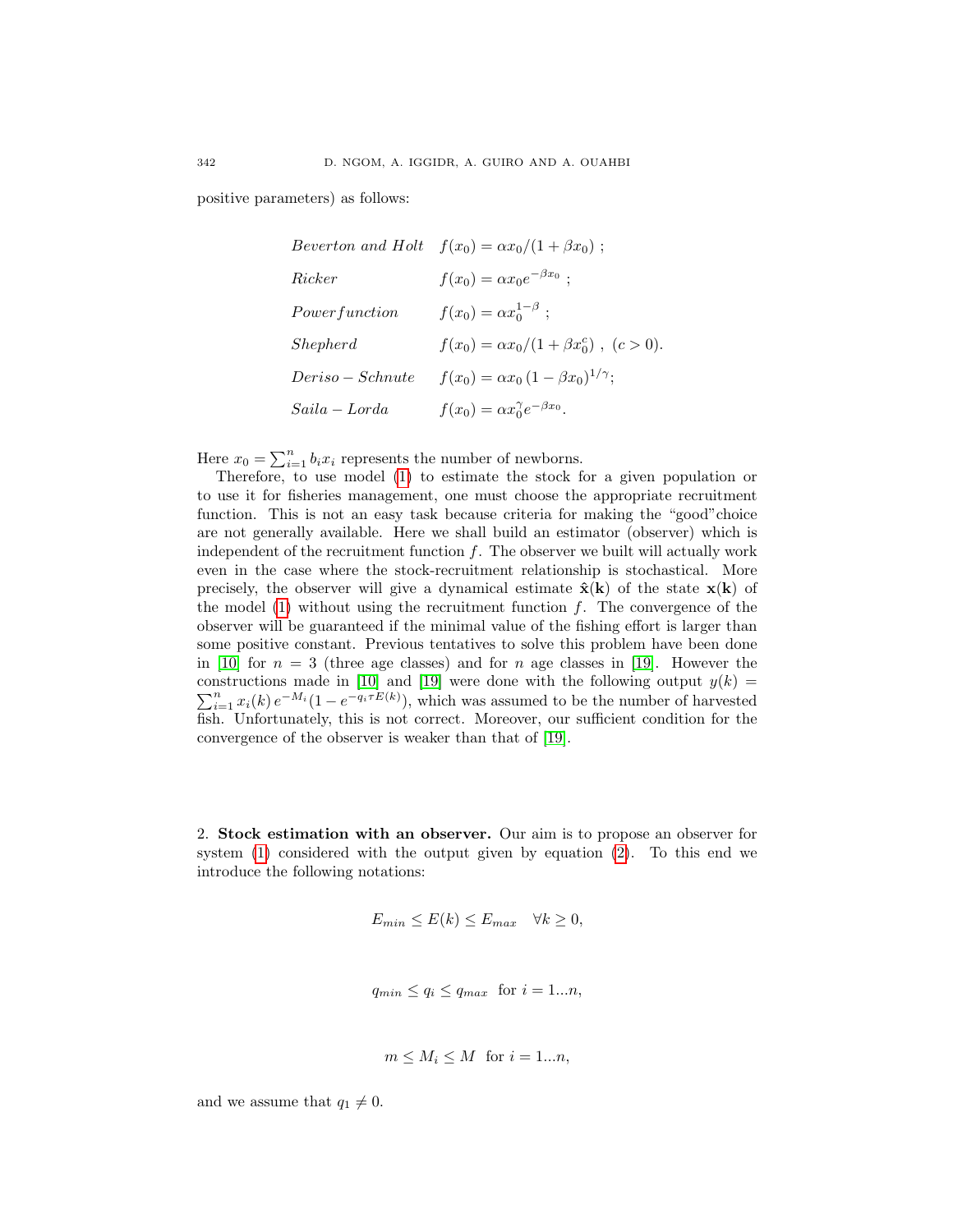Now let us consider the following candidate observer:

$$
\begin{cases}\n\hat{x}_{1}(k+1) = \frac{M_{1} + q_{1} \tau E(k+1)}{q_{1} \tau E(k+1) \left(1 - v_{1}(k+1)\right)} y(k+1) \\
-\sum_{i=1}^{n-1} \frac{q_{i+1} \left(M_{1} + q_{1} \tau E(k+1)\right) \left(1 - v_{i+1}(k+1)\right)}{q_{1} \left(M_{i+1} + q_{i+1} \tau E(k+1)\right) \left(1 - v_{1}(k+1)\right)} v_{i}(k) \hat{x}_{i}(k) \\
-\frac{q_{n} \left(M_{1} + q_{1} \tau E(k+1)\right) \left(1 - v_{n}(k+1)\right)}{q_{1} \left(M_{n} + q_{n} \tau E(k+1)\right) \left(1 - v_{1}(k+1)\right)} v_{n}(k) \hat{x}_{n}(k), \\
\hat{x}_{2}(k+1) = v_{1}(k) \hat{x}_{1}(k), \\
\vdots \\
\hat{x}_{n-1}(k+1) = v_{n-2}(k) \hat{x}_{n-2}(k), \\
\hat{x}_{n}(k+1) = v_{n-1}(k) \hat{x}_{n-1}(k) + v_{n}(k) \hat{x}_{n}(k),\n\end{cases}
$$
\n(6)

where  $v_i(k) = e^{-M_i - q_i \tau E(k)}$ . This system can be written in a condensed form as

$$
\hat{\mathbf{x}}(\mathbf{k+1}) = \mathbf{A}(\mathbf{k})\hat{\mathbf{x}}(\mathbf{k}) + y(k+1)\mathbf{F}(\mathbf{k}),
$$
\n(7)

where the matrix  $A(k)$  is given in the proof of Proposition 1 and

$$
\mathbf{F}(\mathbf{k}) = \begin{pmatrix} \frac{M_1 + q_1 \tau E(k+1)}{q_1 \tau E(k+1)(1-v_1(k+1))} \\ 0 \\ \vdots \\ 0 \end{pmatrix}.
$$

The main result can then be stated as follows

**Proposition 1.** There exists  $\eta > 0$  such that if  $E_{min} > \eta$ , then the system (6) is a global exponential observer for system (1).

Proof. We have

$$
y(k+1) = \sum_{i=1}^{n} \frac{q_i \tau E(k+1)}{M_i + q_i \tau E(k+1)} \Big( 1 - v_i(k+1) \Big) x_i(k+1)
$$
  
\n
$$
= \frac{q_1 \tau E(k+1)}{M_1 + q_1 \tau E(k+1)} \Big( 1 - v_1(k+1) \Big) x_1(k+1)
$$
  
\n
$$
+ \sum_{i=2}^{n} \frac{q_i \tau E(k+1)}{M_i + q_i \tau E(k+1)} \Big( 1 - v_i(k+1) \Big) x_i(k+1)
$$
  
\n
$$
= \frac{q_1 \tau E(k+1)}{M_1 + q_1 \tau E(k+1)} \Big( 1 - v_1(k+1) \Big) x_1(k+1)
$$
  
\n
$$
+ \sum_{i=1}^{n-1} \frac{q_{i+1} \tau E(k+1)}{M_{i+1} + q_{i+1} \tau E(k+1)} \Big( 1 - v_{i+1}(k+1) \Big) x_{i+1}(k+1).
$$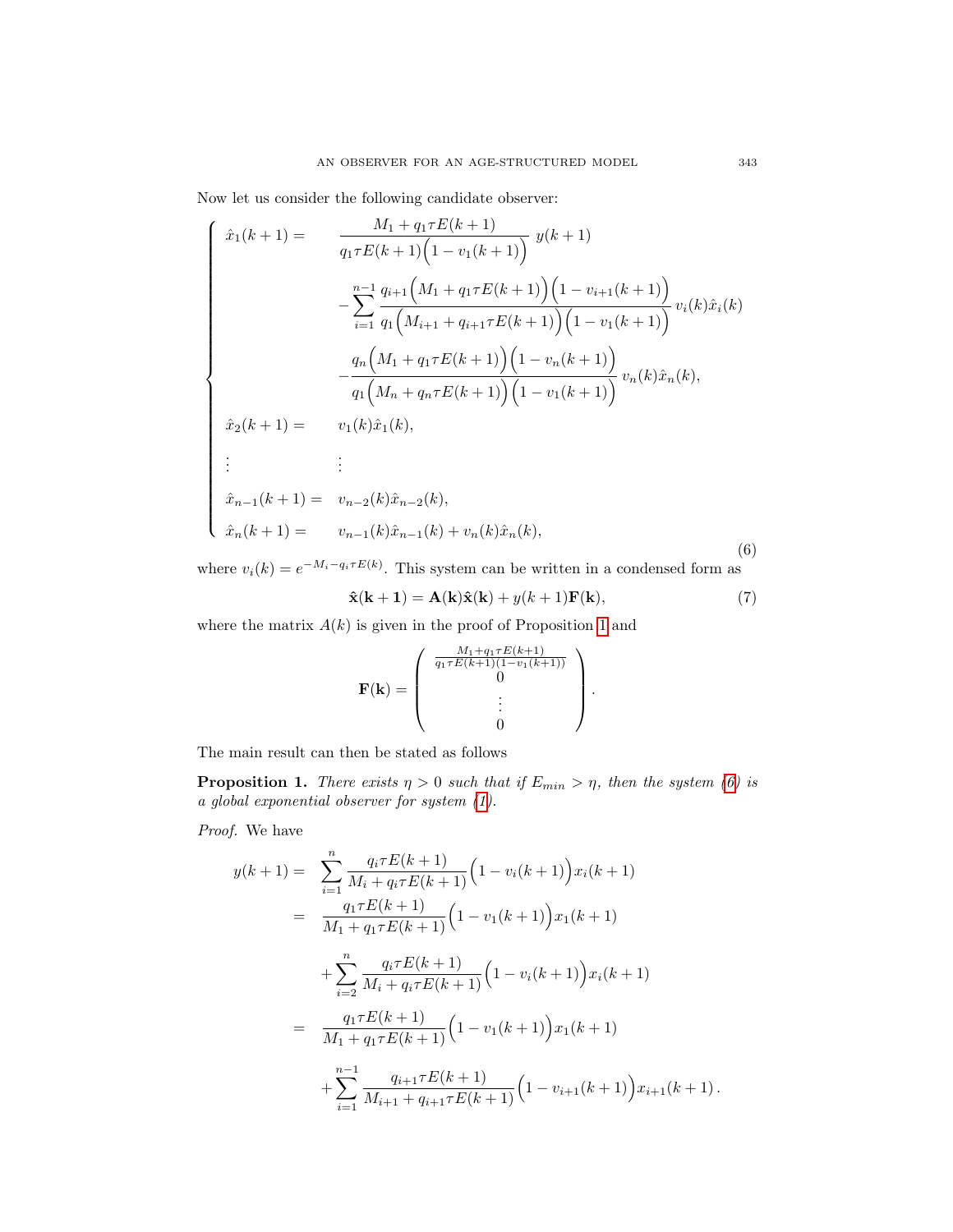Thanks to (1), we have

$$
\begin{cases} x_{i+1}(k+1) = v_i(k)x_i(k), \text{ for } i = 1, ..., n-2, \\ \text{ and } x_n(k+1) = v_{n-1}(k)x_{n-1}(k) + v_n(k)x_n(k). \end{cases}
$$

Therefore,

$$
y(k+1) = \frac{q_1 \tau E(k+1)}{M_1 + q_1 \tau E(k+1)} \Big( 1 - v_1(k+1) \Big) x_1(k+1)
$$
  
+ 
$$
\sum_{i=1}^{n-1} \frac{q_{i+1} \tau E(k+1)}{M_{i+1} + q_{i+1} \tau E(k+1)} \Big( 1 - v_{i+1}(k+1) \Big) v_i(k) x_i(k)
$$
  
+ 
$$
\frac{q_n \tau E(k+1)}{M_n + q_n \tau E(k+1)} \Big( 1 - v_n(k+1) \Big) v_n(k) x_n(k).
$$

Let  $e(k) = x(k) - \hat{x}(k)$  be the error. Then, taking into account the dynamical equations of the system  $(1)$  and of the observer  $(6)$ , we can write

$$
e_1(k+1) = x_1(k+1) - \hat{x}_1(k+1)
$$

$$
= -\sum_{i=1}^{n-1} \frac{q_{i+1}(M_1 + q_1 \tau E(k+1)) (1 - v_{i+1}(k+1))}{q_1(M_{i+1} + q_{i+1} \tau E(k+1)) (1 - v_1(k+1))} v_i(k) e_i(k)
$$

$$
- \frac{q_n(M_1 + q_1 \tau E(k+1)) (1 - v_n(k+1))}{q_1(M_n + q_n \tau E(k+1)) (1 - v_1(k+1))} v_n(k) e_n(k),
$$

and

$$
e_i(k+1) = v_{i-1}(k)x_{i-1}(k) - v_{i-1}(k)\hat{x}_{i-1}(k) = v_{i-1}(k)e_{i-1}(k)
$$
 for  $i = 2...n - 1$ ,  
and

$$
e_n(k+1) = v_{n-1}(k)e_{n-1}(k) + v_n(k)e_n(k).
$$

We denote by  $\alpha_i$  the following functions:

$$
\alpha_i(k) = -\frac{q_{i+1}(M_1 + q_1 \tau E(k+1)) (1 - v_{i+1}(k+1))}{q_1(M_{i+1} + q_{i+1} \tau E(k+1)) (1 - v_1(k+1))} v_i(k), \text{ for } i = 1...n-1
$$

and

$$
\alpha_n(k) = -\frac{q_n\Big(M_1 + q_1 \tau E(k+1)\Big)\Big(1 - v_n(k+1)\Big)}{q_1\Big(M_n + q_n \tau E(k+1)\Big)\Big(1 - v_1(k+1)\Big)} v_n(k).
$$

With these notations we can write

$$
\mathbf{e}(\mathbf{k+1}) = \mathbf{A}(\mathbf{k})\mathbf{e}(\mathbf{k}),\tag{8}
$$

.

where the time-varying matrix  $A(k)$  is defined as follows:

$$
\mathbf{A}(\mathbf{k}) = \begin{pmatrix} \alpha_1(k) & \alpha_2(k) & \alpha_3(k) & \dots & \alpha_n(k) \\ v_1(k) & 0 & 0 & \dots & 0 \\ 0 & v_2(k) & 0 & \dots & 0 \\ \vdots & \vdots & \ddots & \vdots & \vdots \\ 0 & \dots & 0 & v_{n-1}(k) & v_n(k) \end{pmatrix}
$$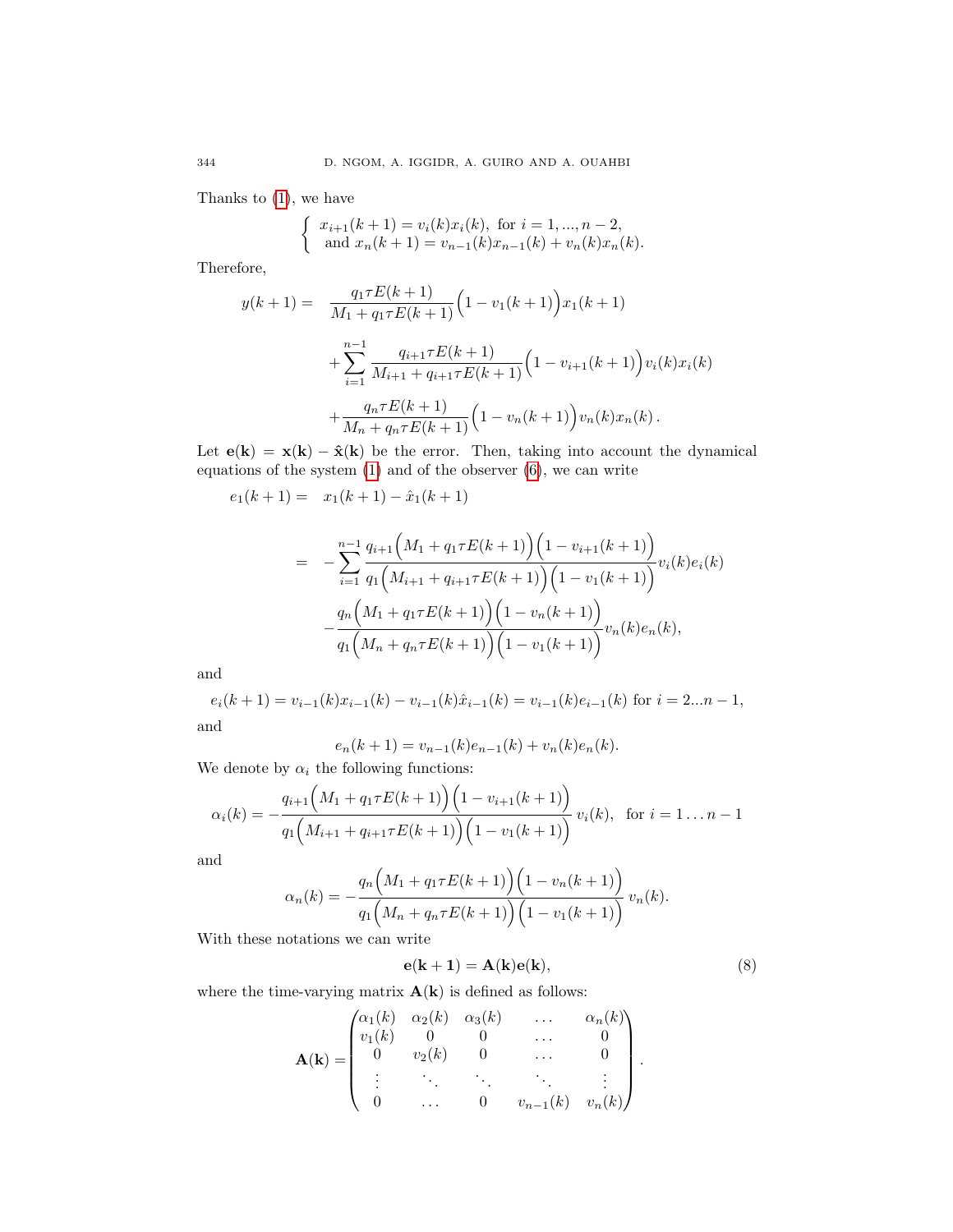We shall use the following matrix norm:  $\|\mathbf{A}(\mathbf{k})\|_1 = max_j \sum_{i=1}^n |a_{ij}(k)|$ . To prove that system (6) is a global exponential observer for system (1), it is sufficient to prove that  $\|\mathbf{A}(\mathbf{k})\|_1 \leq \delta < 1$ .  $\alpha_i(k)$ 

For 
$$
i = 1...n
$$
, let:  $s_i(k) = \left| \frac{\alpha_i(k)}{v_i(k)} \right|$ . We have  
\nfor  $i = 1...n - 1$ ,  $s_i(k) = \frac{M_1 q_{i+1} \left( 1 - v_{i+1}(k+1) \right)}{q_1 \left( M_{i+1} + q_{i+1} \tau E(k+1) \right) \left( 1 - v_1(k+1) \right)}$   
\n $+ \frac{q_{i+1} q_1 \tau E(k+1) \left( 1 - v_{i+1}(k+1) \right)}{q_1 \left( M_{i+1} + q_{i+1} \tau E(k+1) \right) \left( 1 - v_1(k+1) \right)}$ .

Since  $\frac{q_{i+1}q_1\tau E(k+1)}{4}$  $\frac{q_{i+1}q_1 \cdot \Delta(n+1)}{q_1 \big(M_{i+1} + q_{i+1} \tau E(k+1)\big)} < 1$ , we can write

$$
s_i(k) \le \frac{M_1 q_{i+1} \left(1 - v_{i+1}(k+1)\right)}{q_1 \left(M_{i+1} + q_{i+1} \tau E(k+1)\right) \left(1 - v_1(k+1)\right)} + \frac{1 - v_{i+1}(k+1)}{1 - v_1(k+1)}.
$$

The map  $x \mapsto \frac{1 - e^{-x}}{x}$  $\frac{c}{x}$  is decreasing; hence

$$
\frac{1 - v_{i+1}(k+1)}{M_{i+1} + q_{i+1}\tau E(k+1)} = \frac{1 - e^{-M_{i+1} - q_{i+1}\tau E(k+1)}}{M_{i+1} + q_{i+1}\tau E(k+1)} \le \frac{1 - e^{-m - q_{min}\tau E_{min}}}{m + q_{min}\tau E_{min}}.
$$

So we obtain

$$
s_i(k) \le \frac{Mq_{max}}{q_1} \frac{(1 - e^{-m - q_{min} \tau E_{min}})}{m + q_{min} \tau E_{min}} \frac{1}{1 - v_1(k+1)} + \frac{1 - v_{i+1}(k+1)}{1 - v_1(k+1)}.
$$

Since  $0 < v_{i+1}(k+1) = e^{-M_{i+1} - q_{i+1} \tau E(k+1)} \leq 1$ , we have  $1 - v_{i+1}(k+1) \leq 1$ . Therefore, we have for  $i = 1 \dots n - 1$ ,

$$
s_i(k) \le \frac{Mq_{max}}{q_1} \frac{(1 - e^{-m - q_{min} \tau E_{min}})}{m + q_{min} \tau E_{min}} \frac{1}{1 - v_1(k+1)} + \frac{1}{1 - v_1(k+1)}.
$$

The same thing can be done for  $s_n(k)$ , which gives

$$
s_n(k) \le \frac{Mq_{max}}{q_1} \frac{(1 - e^{-m - q_{min} \tau E_{min}})}{m + q_{min} \tau E_{min}} \frac{1}{1 - v_1(k+1)} + \frac{1}{1 - v_1(k+1)}.
$$

The map  $x \mapsto \frac{1}{1}$  $\frac{1}{1-e^{-x}}$  is decreasing, it follows that

$$
\frac{1}{1 - v_1(k+1)} = \frac{1}{1 - e^{-M_1 - q_1 \tau E(k+1)}} \le \frac{1}{1 - e^{-m - q_{min} \tau E_{min}}}.
$$

Therefore,

$$
s_i(k) \le \frac{Mq_{max}}{q_1} \frac{1}{m + q_{min} \tau E_{min}} + \frac{1}{1 - e^{-m - q_{min} \tau E_{min}}}, \ \forall \ i = 1, ..., n.
$$

And hence we have for all  $i = 1...n$ ,

$$
|\alpha_i(k)| + |v_i(k)| = s_i(k)v_i(k) + v_i(k) = (s_i(k) + 1)v_i(k)
$$
  

$$
\leq \left(\frac{Mq_{max}}{q_1} \frac{1}{m + q_{min} \tau E_{min}} + \frac{1}{1 - e^{-m - q_{min} \tau E_{min}}} + 1\right) e^{-m - q_{min} \tau E_{min}}.
$$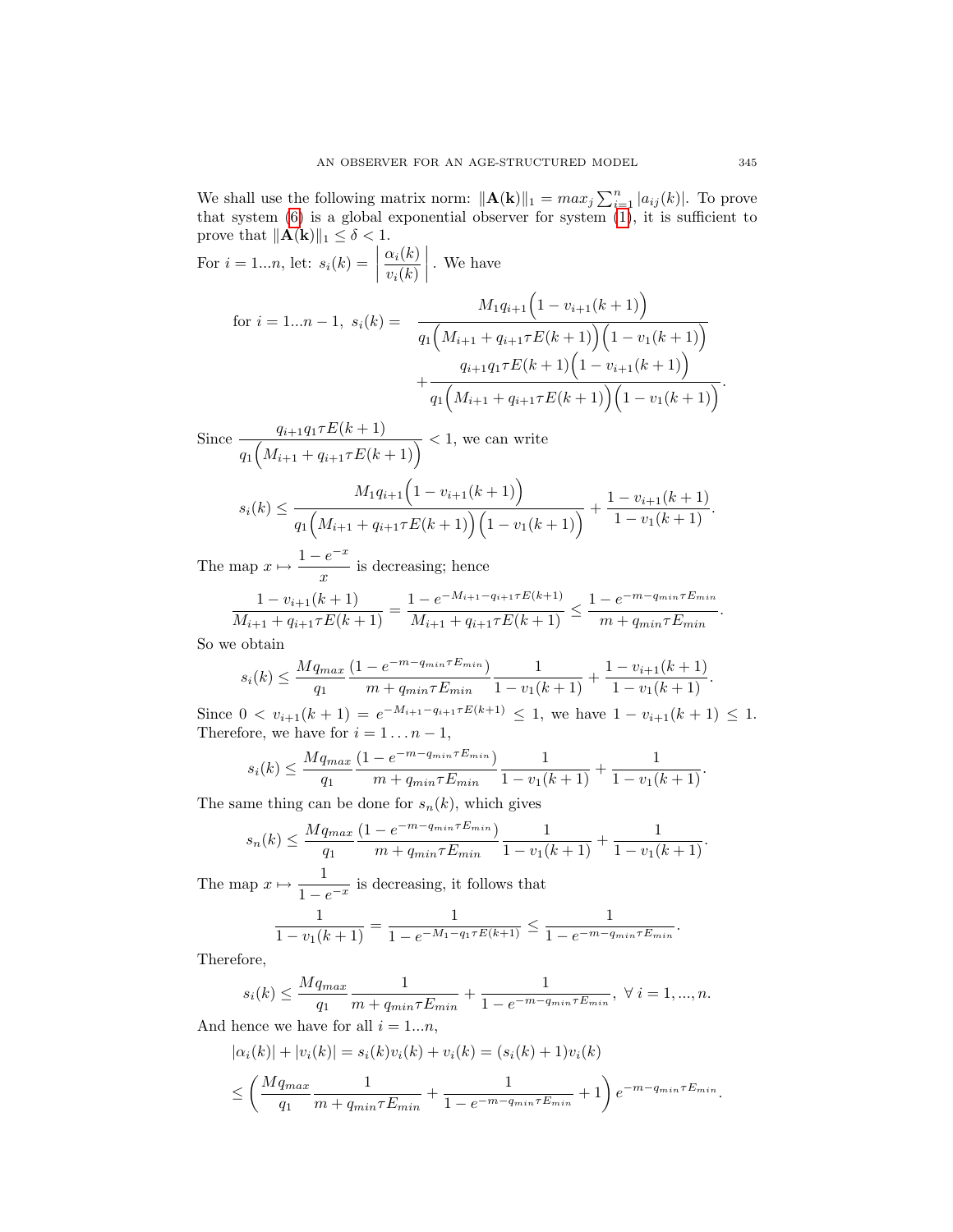Therefore  $||\mathbf{A}(\mathbf{k})||_1 \leq \delta(E_{min})$ , where

$$
\delta(E_{min}) = \left(\frac{Mq_{max}}{q_1} \frac{1}{m + q_{min} \tau E_{min}} + \frac{1}{1 - e^{-m - q_{min} \tau E_{min}}} + 1\right) e^{-m - q_{min} \tau E_{min}}.
$$

We will show now that there exists  $\eta > 0$  in such a way that  $E_{min} > \eta$  implies  $\delta(E_{min})$  < 1.

Let 
$$
X = e^{-m-q_{min}\tau E_{min}}
$$
 and consider  $P(X) = -\frac{Mq_{max}X}{q_1 Log(X)} + \frac{X}{1-X} + X - 1$ . One

can remark that  $P(X) = \delta(E_{min}) - 1$ . We have  $\lim_{X\to 0} P(X) = -1$  and  $\lim_{X\to 1^-} P(X) = +\infty$ . So, there exists  $x_1 \in$  $]0,1[$  such that  $P(x_1) = 0$ . Let  $x^* = \inf\{x \in ]0,1]/P(x) = 0\}$ ; then, we have

 $P(X) < 0$  for all X satisfying  $0 < X < x^*$ . Now,  $0 < X < x^*$  is equivalent to  $E_{min} > \frac{-Log(x^*) - m}{n}$  $\frac{g(x)-m}{q_{min}\tau}$  since  $X = e^{-m-q_{min}\tau E_{min}}$ . It is then sufficient to choose  $\eta = \frac{-Log(x^*) - m}{m}$  $\frac{g(x)}{q_{min}\tau}$ , and this completes the proof of Proposition 1.

Remark 1. When the natural mortality rates are all equal, it is possible to give a weaker condition on the minimal value of the fishing effort that ensures the convergence of the observer.

**Proposition 2.** Assume that  $q_1 \leq q_i$   $\forall i = 2, ..., n$ , and moreover that the natural mortality coefficient is the same for all stages, that is,  $M_1 = M_2 = \ldots = M_n = m$ . Then, the system  $(6)$  is a global exponential observer for the system  $(1)$  if

$$
E_{min} > \frac{1}{q_1 \tau} \left( Log \left[ \frac{q_{max}}{q_1} + 1 \right] - m \right).
$$

Proof. We have

$$
|\alpha_i(k)| + |v_i(k)| =
$$
  
\n
$$
\left(\frac{q_{i+1}(M_1 + q_1 \tau E(k+1)) (1 - e^{-M_{i+1} - q_{i+1} \tau E(k+1)})}{q_1(M_{i+1} + q_{i+1} \tau E(k+1)) (1 - e^{-M_1 - q_1 \tau E(k+1)})} + 1\right) e^{-M_i - q_i \tau E(k)}
$$
  
\n
$$
= \left(\frac{q_{i+1}(m + q_1 \tau E(k+1)) (1 - e^{-m - q_{i+1} \tau E(k+1)})}{q_1(m + q_{i+1} \tau E(k+1)) (1 - e^{-m - q_1 \tau E(k+1)})} + 1\right) e^{-m - q_i \tau E(k)}
$$
  
\n
$$
= \left(\frac{q_{i+1}}{q_1} \frac{\frac{1 - e^{-m - q_{i+1} \tau E(k+1)}}{m + q_1 \tau E(k+1)}} + 1\right) e^{-m - q_i \tau E(k)}.
$$

Since  $q_1 \leq q_i$ , we have

$$
m + q_1 \tau E(k+1) \le m + q_{i+1} \tau E(k+1),
$$

and using the fact that the map  $x \mapsto \frac{1}{1}$  $\frac{1}{1-e^{-x}}$  is decreasing, we get

$$
\frac{1 - e^{-m - q_{i+1}\tau E(k+1)}}{m + q_{i+1}\tau E(k+1)} \le \frac{1 - e^{-m - q_1\tau E(t+1)}}{m + q_1\tau E(k+1)}.
$$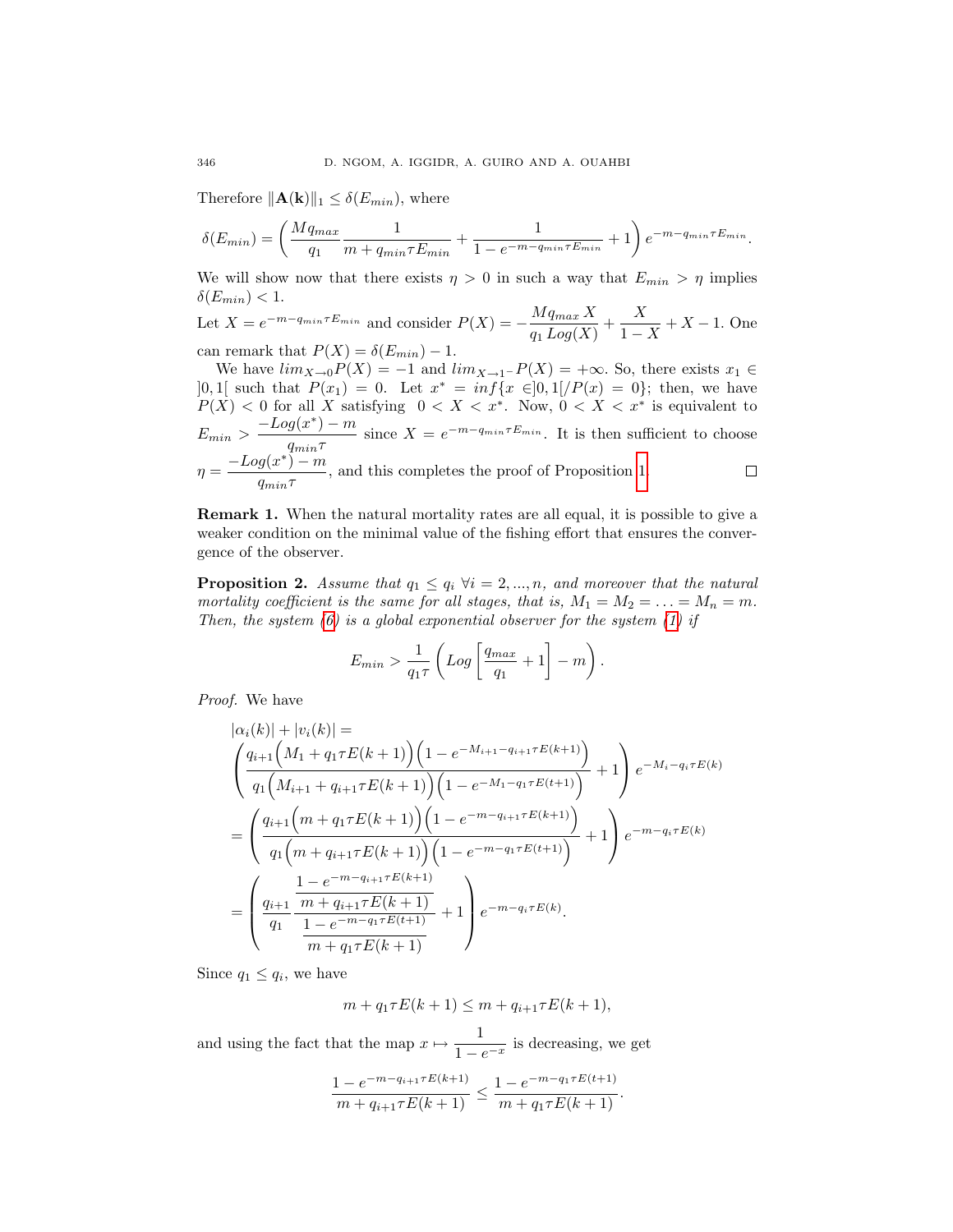Thus,  $|\alpha_i(k)| + |v_i(k)| \leq \left(\frac{q_{i+1}}{q_i}\right)$  $\left(\frac{q_{i+1}}{q_1}+1\right)e^{-m-q_i\tau E(k)} \leq \left(\frac{q_{i+1}}{q_1}\right)$  $\frac{q_{11}}{q_{1}}+1\right)e^{-m-q_{1}\tau E(k)}$ . It follows that

$$
\|\mathbf{A}(\mathbf{k})\|_{1} \leq \left(\frac{q_{i+1}}{q_{1}}+1\right) e^{-m-q_{1}\tau E(k)}.
$$

And hence,  $||\mathbf{A}(\mathbf{k})||_1 < 1$  if  $E_{min} > \frac{1}{q_1 \tau} \left( Log \left[ \frac{q_{max}}{q_1} + 1 \right] - m \right)$ .  $\Box$ 

Remark 2. When it is possible to have the number of harvested individuals from the first class  $(i = 1)$  (i.e., when the output

$$
y_1(k) = \frac{q_1 \tau E(k)}{q_1 \tau E(k) + M_1} \left( 1 - e^{-M_1 - q_1 \tau E(k)} \right) x_1(k)
$$

is available for measurement), then the construction of the observer is simpler and does not involve any condition on the fishing effort except that it does not vanish during the harvesting season. The dynamical equation of the observer in this case is given by the following:

$$
\begin{cases}\n\hat{x}_1(k+1) = \frac{q_1 \tau E(k+1) + M_1}{q_1 \tau E(k+1) \left(1 - v_1(k+1)\right)} y_1(k+1) \\
\hat{x}_2(k+1) = v_1(k)\hat{x}_1(k) \\
\vdots \\
\hat{x}_n(k+1) = v_{n-1}(k)\hat{x}_{n-1}(k) + v_n(k)\hat{x}_n(k)\n\end{cases} (9)
$$

Remark 3. In general, the fishery's literature provides the fishing mortality rates instead of the catchability parameters. On the other hand the available catch data usually gives the total weight of the fish caught during a season. Therefore, we will consider that the measurable output is the seasonal biomass yield (i.e., the total weight of harvested fishes over each period  $[k, k+1)$  instead of their number. If we denote by  $w_i$  the mean weight of individuals of class i, then the seasonal biomass yield is

$$
Y(k) = \sum_{i=1}^{n} \frac{q_i \tau E(k)}{M_i + q_i \tau E(k)} (1 - e^{-M_i - q_i \tau E(k)}) w_i x_i(k).
$$
 (10)

Let  $\varphi_i(k) = q_i \tau E(k)$  be the fishing mortality rate of class i, then we can write:

$$
Y(k) = \sum_{i=1}^{n} \frac{\varphi_i(k)}{M_i + \varphi_i(k)} (1 - e^{-M_i - \varphi_i(k)}) w_i x_i(k).
$$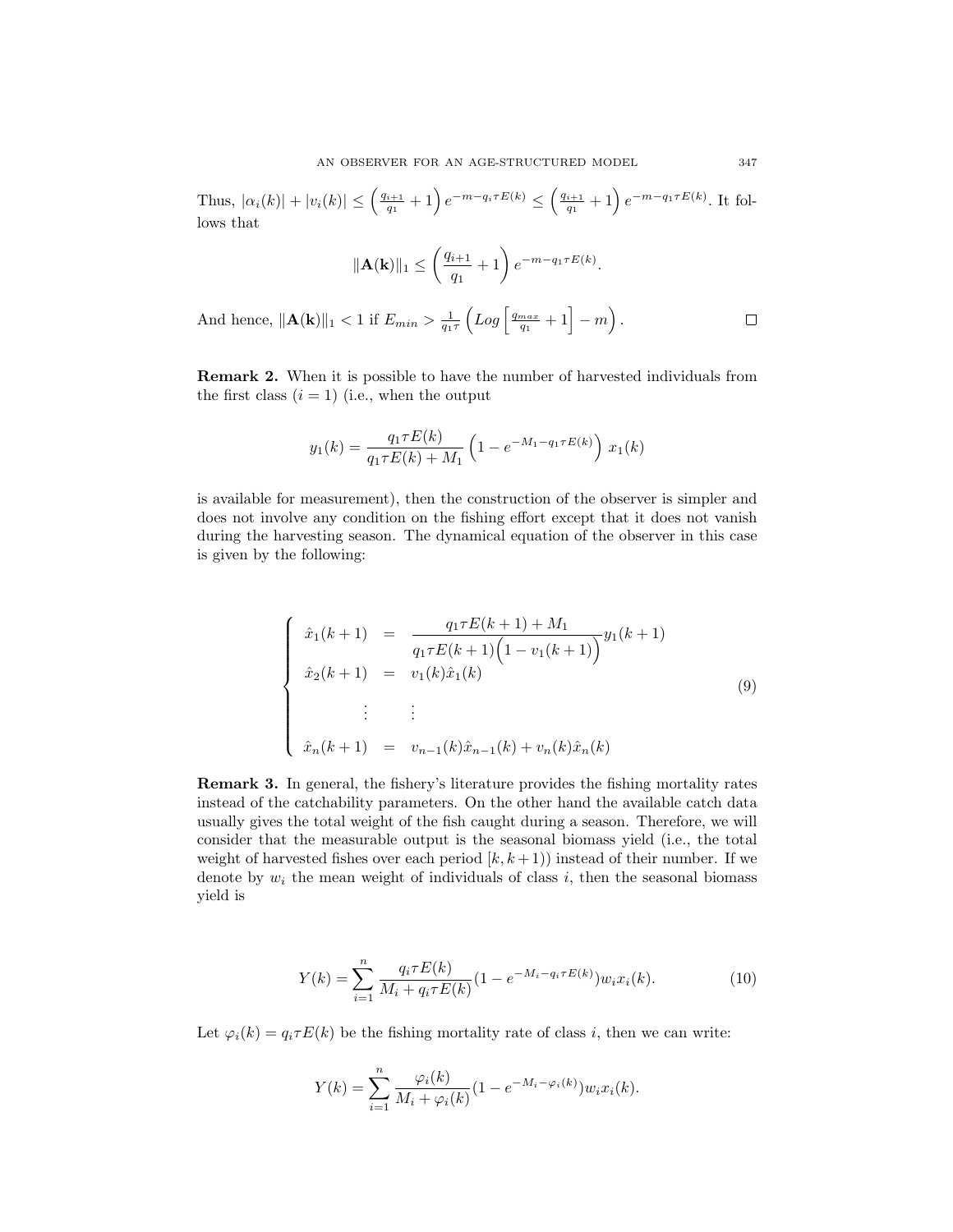With these notations and defining  $v_i(k) = e^{-M_i - \varphi_i(k)}$ , an observer for system (1) whose output is the seasonal biomass yield  $Y(k)$  can be written as

$$
\begin{cases}\n\hat{x}_1(k+1) = \frac{Y(k+1)\left(M_1 + \varphi_1(k+1)\right)}{\varphi_1(k+1)\left(1 - v_1(k+1)\right)w_1} \\
-\sum_{i=1}^{n-1} \frac{\varphi_{i+1}(k+1)\left(M_1 + \varphi_1(k+1)\right)\left(1 - v_{i+1}(k+1)\right)v_i(k) w_i \hat{x}_i(k)}{\varphi_1(k+1)\left(M_{i+1} + \varphi_{i+1}(k+1)\right)\left(1 - v_1(k+1)\right)w_1} \\
-\frac{\varphi_n(k+1)\left(M_1 + \varphi_1(k+1)\right)\left(1 - v_n(k+1)\right)v_n(k) w_n \hat{x}_n(k)}{\varphi_1(k+1)\left(M_n + \varphi_n(k+1)\right)\left(1 - v_1(k+1)\right)w_1},\n\hat{x}_2(k+1) = v_1(k)\hat{x}_1(k),\n\vdots \\
\hat{x}_{n-1}(k+1) = v_{n-2}(k)\hat{x}_{n-2}(k),\n\hat{x}_n(k+1) = v_{n-1}(k)\hat{x}_{n-1}(k) + v_n(k)\hat{x}_n(k).\n\end{cases}
$$
\n(11)

#### 3. Numerical examples.

3.1. An oscillating system. To illustrate the efficiency of the observer, we give a simulation that shows the observer works well even if the system (1) does not have a stable steady state. To this end we consider a three-age-class system with a Ricker stock-recruitment function  $f(x_0) = x_0 e^{-\beta x_0}$ , with  $x_0 = \sum_{i=1}^{3} b_i x_i$ . We use the following parameters:

| Ricker function parameters  | $\alpha = 1, \ \beta = 0.003,$ |
|-----------------------------|--------------------------------|
| Fecundity parameters        | $b = [15 \ 20 \ 20],$          |
| Catchability coefficients   | $q = [0.24 \ 0.36 \ 0.42],$    |
| Natural mortality rates     | $M = [0.2 \ 0.2 \ 0.2],$       |
| Length of harvesting season | $\tau = 2/3$ ,                 |
| Fishing effort              | $E(k) = 8.33 + e^{-t}.$        |

With these parameters the model exhibits oscillations. The simulations have been done with Scilab. The time evolutions of the state variables  $x_1, x_2$  and  $x_3$ , as well as their estimates  $\hat{x}_1$ ,  $\hat{x}_2$  and  $\hat{x}_3$ , are drawn in Figures 1, 2, and 3. It can be seen that the convergence of the estimate variable  $\hat{x}_i$  to the real state  $x_i$  is quite fast.

3.2. An example with a stable equilibrium. We now consider the system  $(1)$ with the Beverton-Holt stock-recruitment function  $\alpha x_0/(1+\beta x_0)$  associated to the following parameters:

| Beverton-Holt function parameters $\alpha = 1, \ \beta = 0.0002,$ |
|-------------------------------------------------------------------|
| $b = [8 \ 10 \ 10],$                                              |
| $q = [0.24 \ 0.36 \ 0.42],$                                       |
| $M = [0.2 \ 0.2 \ 0.2],$                                          |
| $\tau = 2/3,$                                                     |
| $E=8$ .                                                           |
|                                                                   |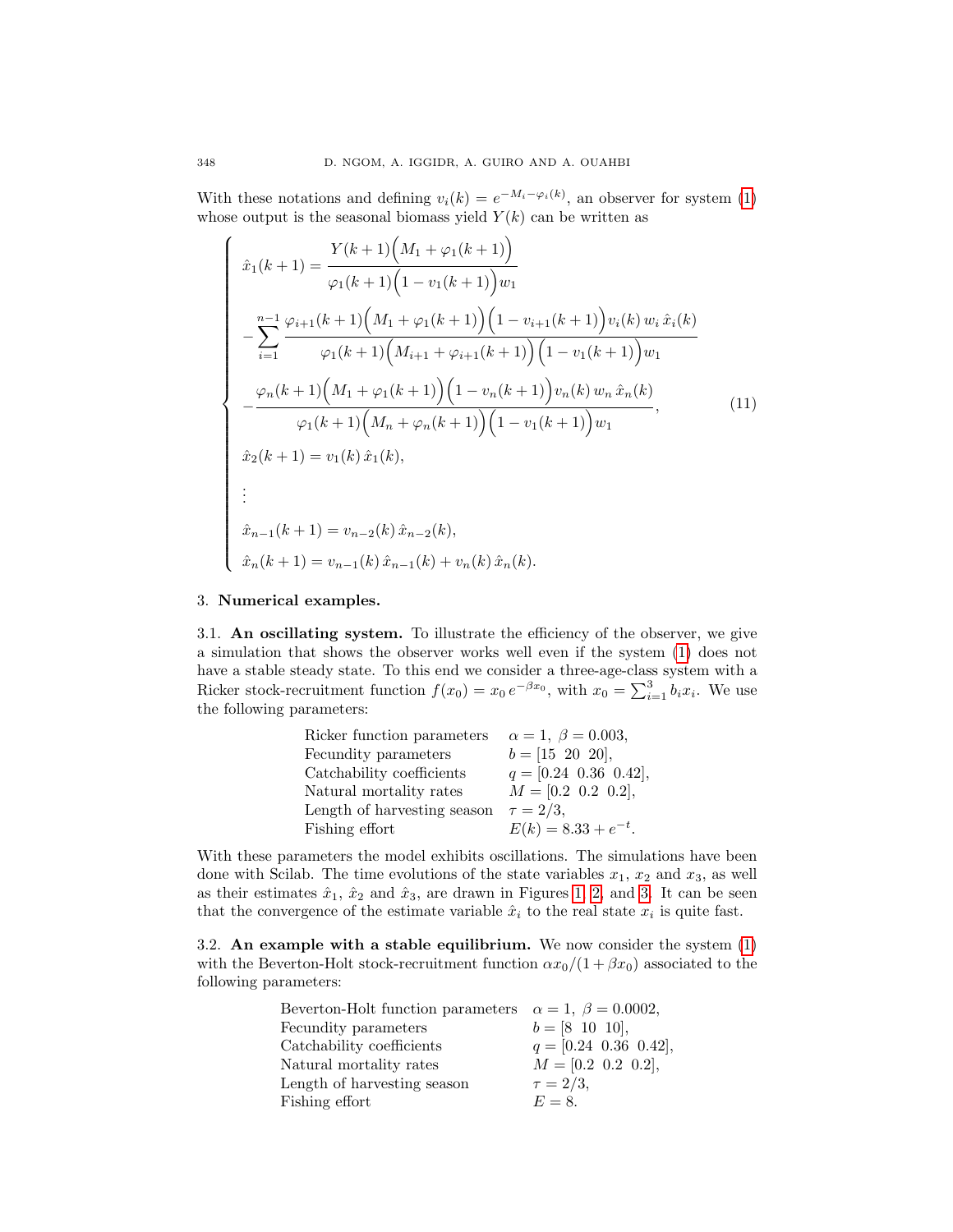The corresponding three-dimensional dynamical system has a globally asymptotically stable steady state whose coordinates are (4527, 1030, 135). Once again the estimates  $\hat{x}_1$ ,  $\hat{x}_2$  and  $\hat{x}_3$  delivered by the observer converge rapidly to the real states  $x_1, x_2$  and  $x_3$ , as seen in Figures 4, 5, and 6.

4. Conclusion. An observer for a standard age-structured model has been presented and explicitly constructed. This observer is simple to use and to implement. It allows one to obtain a dynamical estimate of the state of the stock by using as the only available data the values of the captures. This means that if one can measure the output  $y(k)$  (here, it is the total catch), then the observer will give an estimation of the number of individuals by age classes  $x_1(k), \ldots, x_n(k)$  that are not measurable in practice or are at least difficult or expensive (acoustic methods for example) to measure. A good estimate of the stock is important, at least for establishing management policies. The observer's convergence is quite fast. It has the advantage of not using the stock-recruitment function.

The estimator developed in this paper can not be used directly for prediction when we do not know the analytical expression of the recruitment function  $f$ , because it uses the output at time  $k + 1$ ; that is, to calculate the estimate  $\hat{x}(k + 1)$ , the observer needs the value of the output at the same time  $k + 1$ . However, the estimator can indirectly help in prediction when the expression of the recruitment function and the map  $k \mapsto E(k)$  are available in the following way. When the observer allows recovery of a good estimate  $\hat{\mathbf{x}}(\mathbf{k_0})$  (with the desired precision) of the real unknown state  $\mathbf{x}(\mathbf{k_0})$  and then model (1) can be used for prediction for  $k \geq k_0$  by taking  $\hat{\mathbf{x}}(\mathbf{k_0})$  as an initial condition (for instance in example (3.2)), one can take  $k_0 = 4$ , since for this value of time the values of  $\mathbf{x}(\mathbf{k_0})$  and  $\hat{\mathbf{x}}(\mathbf{k_0})$  are practically equal. In practice we do not have the values of  $x(k)$ , and so we can not compare with the values delivered by the observer in order to determine the value  $k_0$  of time for which we have  $|\mathbf{x}(\mathbf{k_0})-\hat{\mathbf{x}}(\mathbf{k_0})| < \epsilon$ , where  $\epsilon$  is the desired precision. To determine  $k_0$ , it is sufficient to simulate the observer with different initial conditions, and then  $k_0$  is the first time for which the different curves coincide. We have done this for example (3.2). Figure 7 gives the time evolution of the third coordinate  $\hat{x}_3$  corresponding to three different initial conditions for the observer dynamical system (6). This shows that one can take  $k_0 = 4$ , and the same conclusion can be derived from the curves corresponding to the two other components  $\hat{x}_1$  and  $\hat{x}_2$ .

The condition on the fishing effort that allows the convergence of the observer can be weakened and the convergence can be made faster if we add a corrective term to the observer dynamics (6) as follows: the output (2) can be written in a matrix form  $y(k) = C(k)x(k)$  where the time varying matrix  $C(k)$  depends on  $E(k)$ ; the new candidate observer is then

$$
\hat{\mathbf{x}}(\mathbf{k+1}) = \mathbf{A}(\mathbf{k})\hat{\mathbf{x}}(\mathbf{k}) + y(k+1)\mathbf{F}(\mathbf{k}) + \mathbf{L}(\mathbf{k})\Big(y(k) - \mathbf{C}(\mathbf{k})\hat{\mathbf{x}}(\mathbf{k})\Big),
$$

where the matrix  $L(k)$  has to be computed. A work in this direction is in progress.

Optimal control theory has been widely used in renewable resource management. The present work indicates that the estimation problem can be investigated from the point of view of control engineering.

Acknowledgments. We thank the anonymous referees for their valuable comments and suggestions that have allowed to improve the presentation of this article.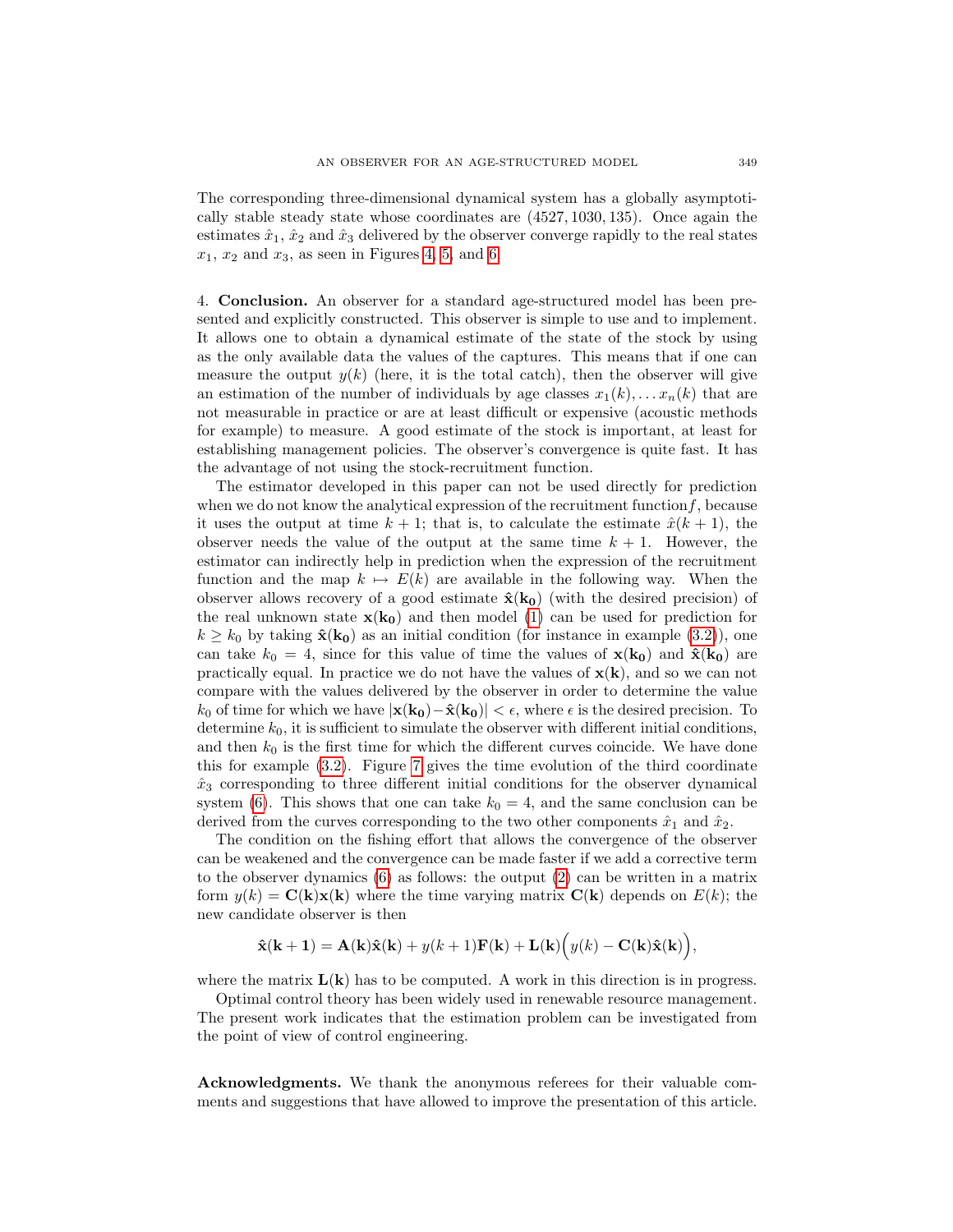

FIGURE 1.  $x_1$  (solid line) and its estimate  $\hat{x}_1$  (dashed line)



FIGURE 2.  $x_2$  (solid line) and its estimate  $\hat{x}_2$  (dashed line)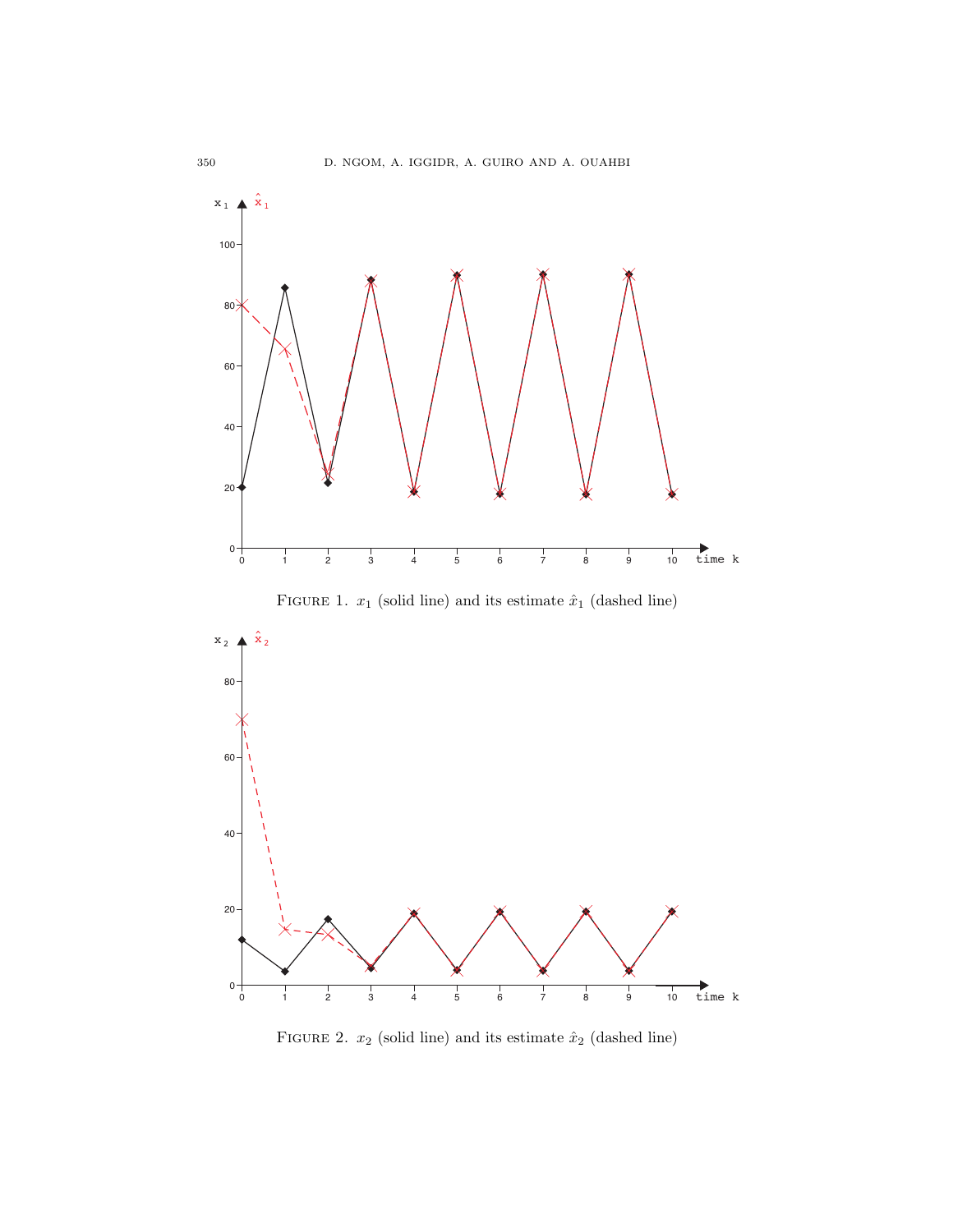

FIGURE 3.  $x_3$  (solid line) and its estimate  $\hat{x}_3$  (dashed line)



FIGURE 4.  $x_1$  (solid line) and its estimate  $\hat{x}_1$  (dashed line)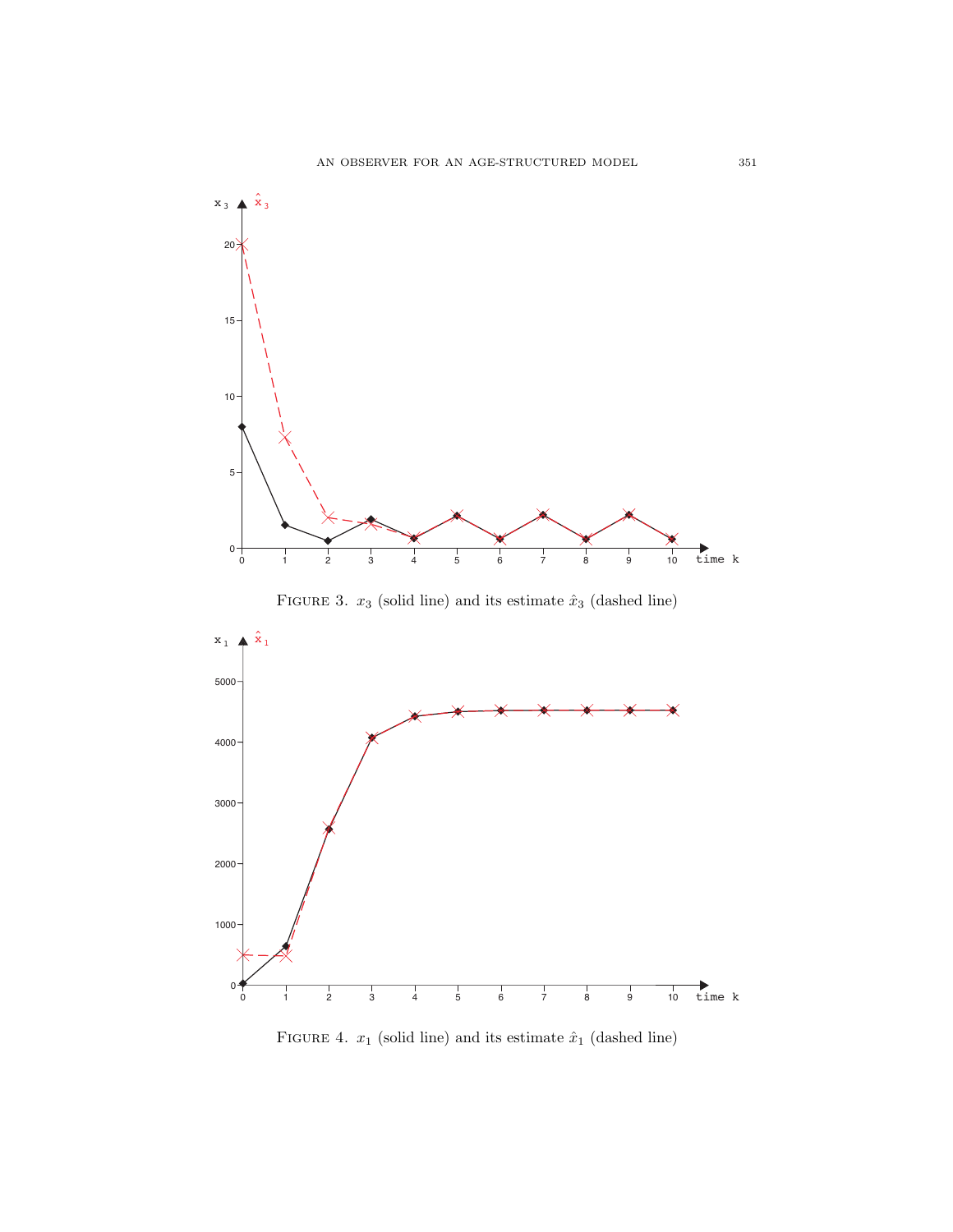

FIGURE 5.  $x_2$  (solid line) and its estimate  $\hat{x}_2$  (dashed line)



FIGURE 6.  $x_3$  (solid line) and its estimate  $\hat{x}_3$  (dashed line)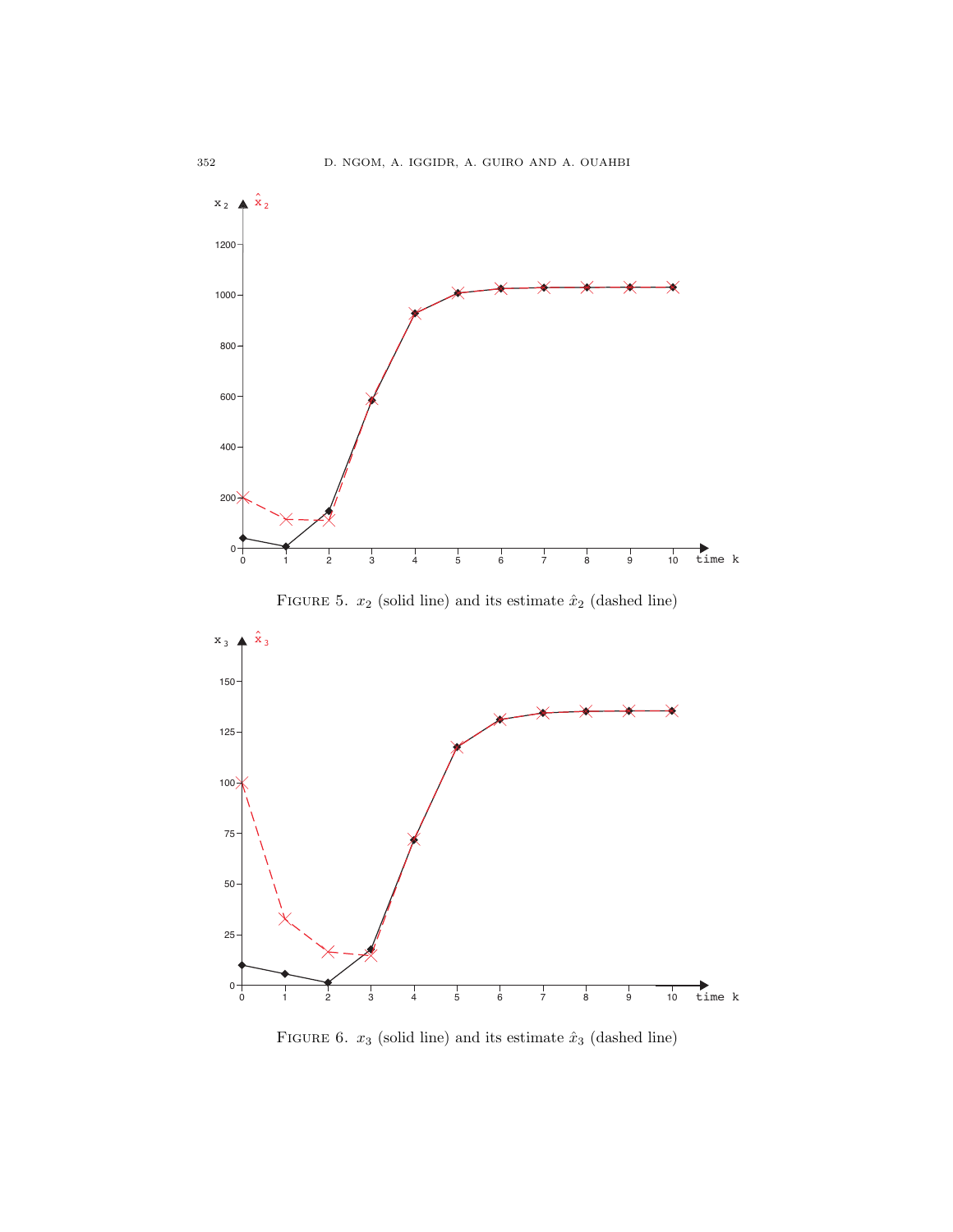

FIGURE 7. Time evolution of  $\hat{x}_3$  corresponding to different initial conditions for the observer.

#### **REFERENCES**

- [1] O. Bernard, G. Sallet, and A. Sciandra, Nonlinear observers for a class of biological systems: application to validation of a phytoplanktonic growth model, IEEE Trans. Autom. Control, 43 (1998), 1056–1065.
- [2] R. J. H. Beverton, and S. J. Holt, "On The Dynamics of Exploited Fish Populations," Chapman & Hall, London, 1957.
- [3] G. Ciccarella, M. Dalla Mora, and A. Germani, Observers for discrete-time nonlinear systems, Systems Control Lett., 20 (1993), 373–382.
- [4] A. El Assoudi, E. H. El Yaagoubi, and H. Hammouri, Non-linear observer based on the Euler discretization, Internat. J. Control, **75** (2002), 784-791.
- [5] M. Farza, K. Busawon, and H. Hammouri, Simple nonlinear observers for on-line estimation of kinetic rates in bioreactors, Automatica, 34 (1998), 301–318.
- [6] J. P. Gauthier, H. Hammouri, and S. Othman, A simple observer for nonlinear systems applications to bioreactors, IEEE Trans. Autom. Control, 37 (1992), 875–880.
- [7] W. M. Getz and R. G. Haight, "Population Harvesting. Demographic Models of Fish, Forest, and Animal Resources," Princeton University Press, Princeton, NJ, 1989.
- [8] J. W. Horwood and P. Whittle, The optimal harvest from a multicohort stock, IMA J. Math. Appl. Med. Biol., 3 (1986), 143–155.
- [9] A. Iggidr, Controllability, observability and stability of mathematical models, in Mathematical Models. In Encyclopedia of Life Support Systems (EOLSS). Ed. Jerzy A. Filar. Developed under the auspices of the UNESCO, Eolss Publishers, Oxford,UK, [http://www.eolss.net].
- [10] A. Iggidr, M. Oumoun, and J. Vivalda, State estimation for a fish population via a nonlinear observer, in "Proc. the 2000 American Control Conference", Chicago, Illinois, June 28-30, 2000.
- [11] I. Karafyllis and C. Kravaris, On the observer problem for discrete-time control systems, IEEE Trans. Automat. Control, 52 (2007),12–25.
- [12] G. Kreisselmeier and R. Engel, Nonlinear observers for autonomous Lipschitz continuous systems, IEEE Trans. Automat. Control, 48 (2003), 451–464.
- [13] A. J. Krener and W. Respondek, Nonlinear observers with linearizable error dynamics, SIAM Journal on Control and Optimization, 23 (1985),197–216.
- [14] A. J. Krener and M. Xiao, Nonlinear observer design in the Siegel domain, SIAM J. Control Optimization, 41 (2002), 932–953.